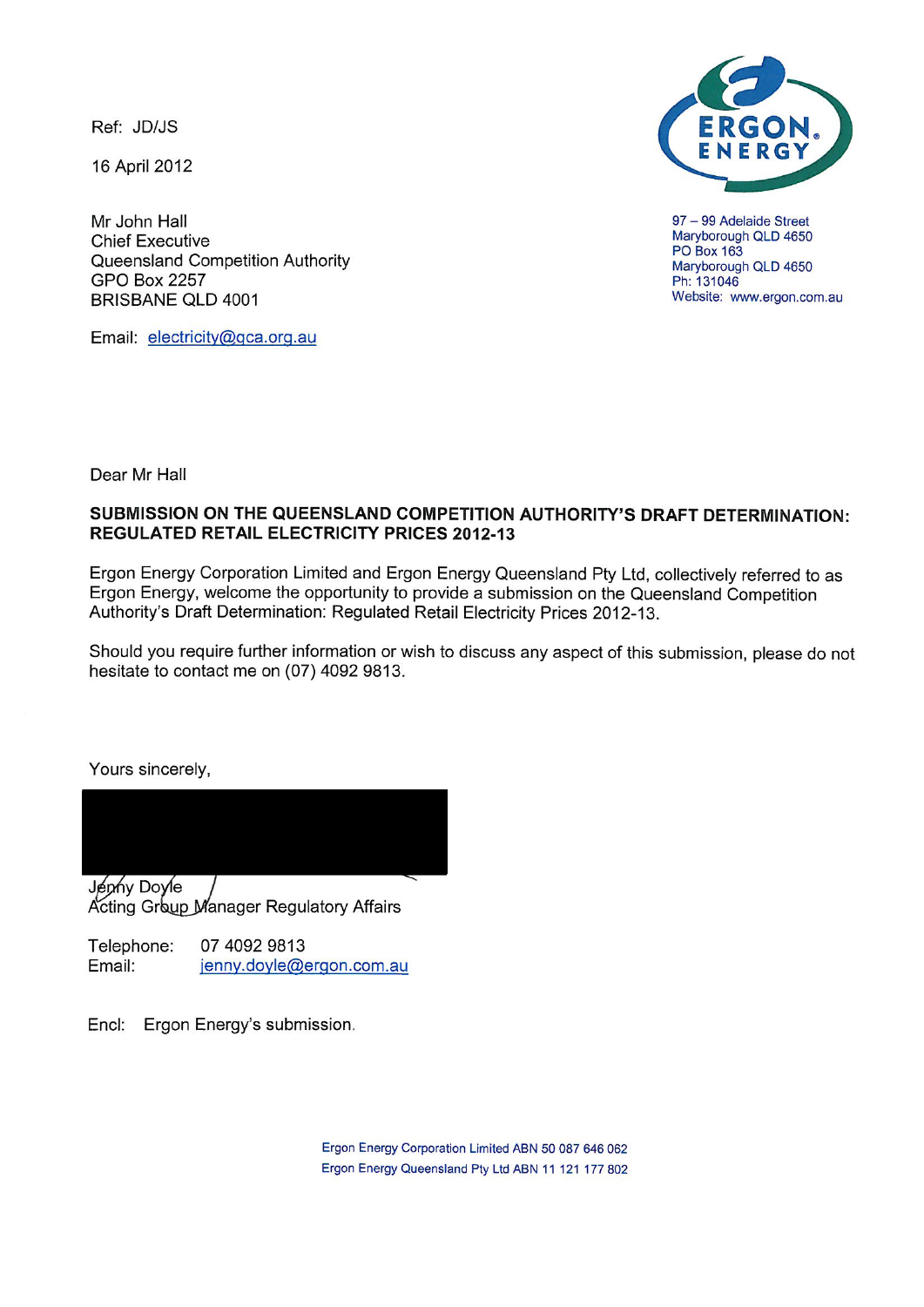# **Ergon Energy Corporation Limited and Ergon Energy Queensland Pty Ltd**

**Response to the Queensland Competition Authority's Draft Determination 16 April 2012**

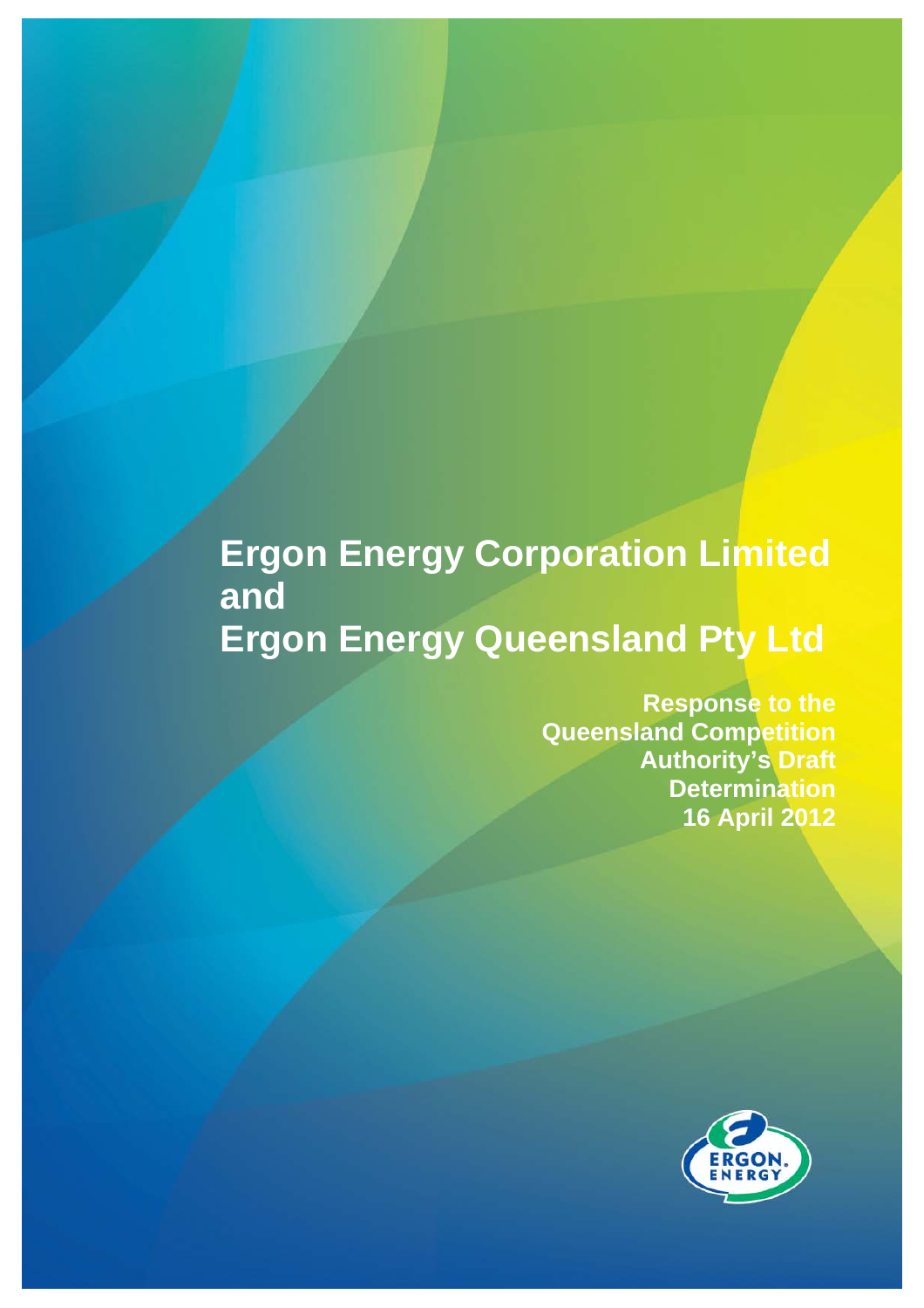

## **Regulated Retail Electricity Prices – Draft Determination Submission Queensland Competition Authority 16 April 2012**

This submission, which is available for publication, is made by:

Ergon Energy Corporation Limited and Ergon Energy Queensland Pty Ltd PO Box 15107 City East BRISBANE QLD 4002

Enquiries or further communications should be directed to:

Jenny Doyle A/Group Manager Regulatory Affairs Ergon Energy Corporation Limited Email: jenny.doyle@ergon.com.au Ph: (07) 4092 9813 Mobile: 0427 156 897

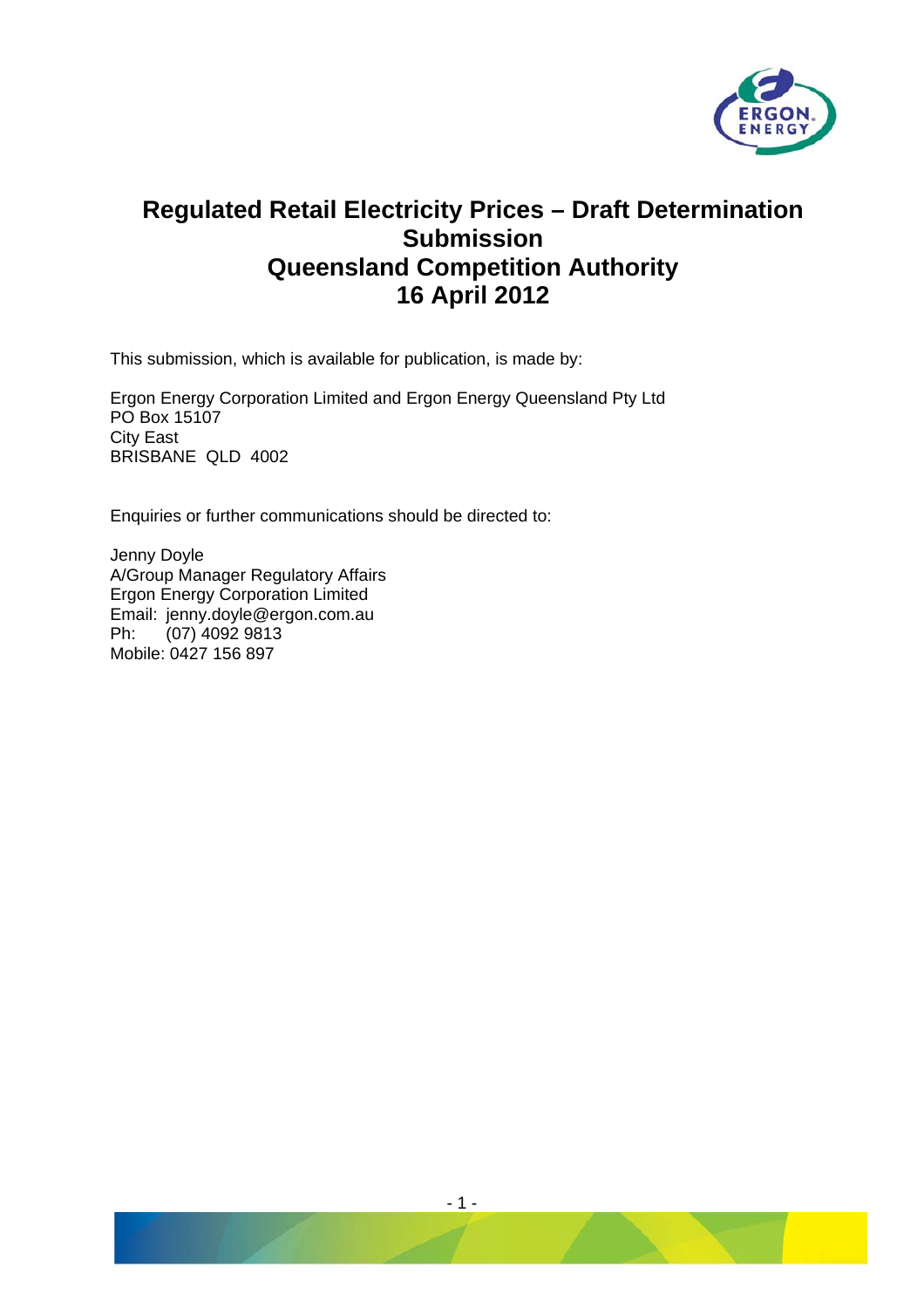## **TABLE OF CONTENTS**

| 1.      |  |
|---------|--|
| 2.      |  |
| 3.      |  |
| 3.1     |  |
| 3.1.1   |  |
| 3.1.2   |  |
| 3.2     |  |
| 3.2.1   |  |
| 3.2.2   |  |
| $3.3 -$ |  |
| 3.3.1   |  |
| 3.3.2   |  |
| 3.3.3   |  |
| 3.3.4   |  |
| 3.4     |  |
| 3.4.1   |  |
| 3.4.2   |  |
| 3.4.3   |  |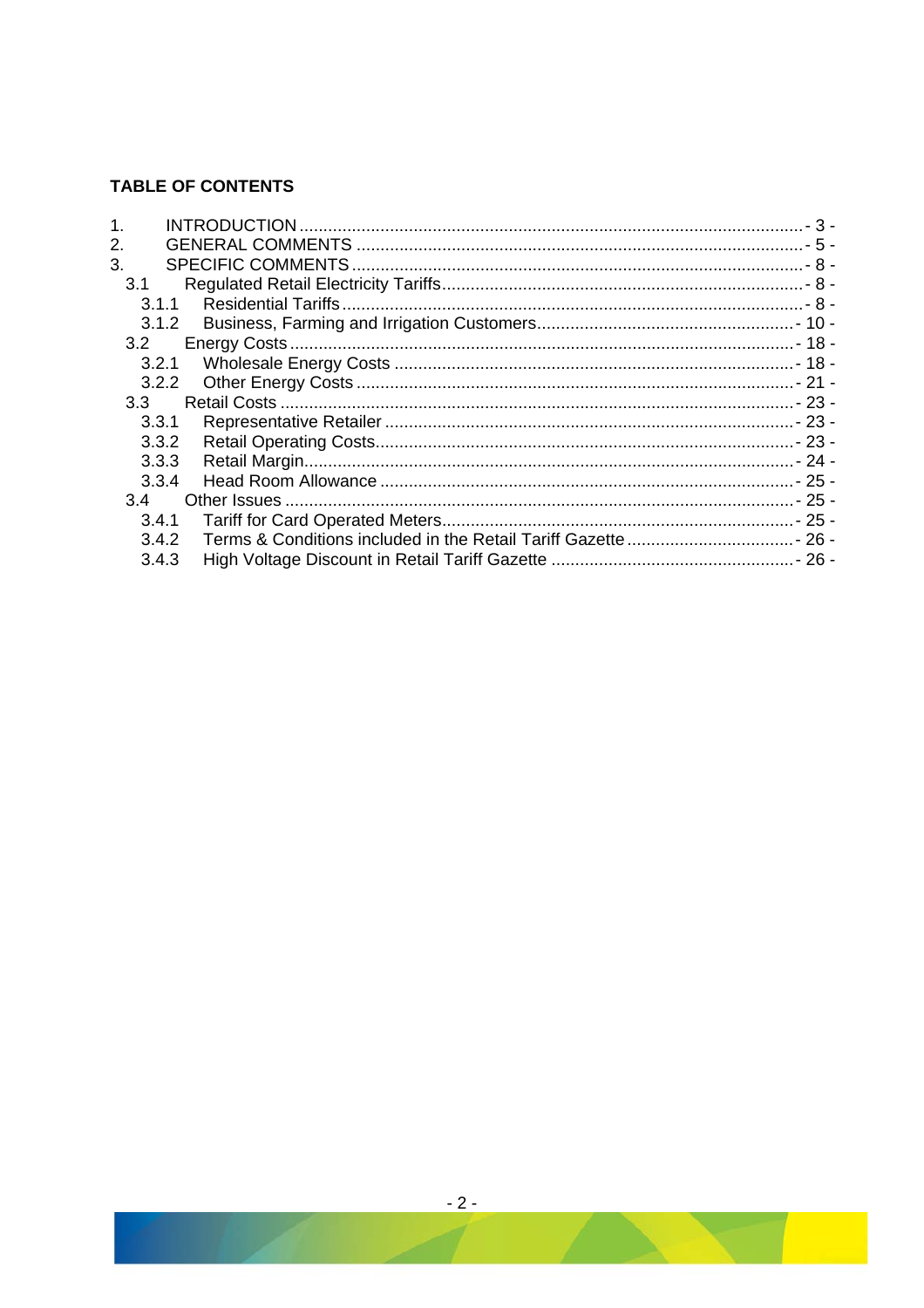## <span id="page-4-0"></span>**1. INTRODUCTION**

Ergon Energy welcomes the opportunity to provide comment to the Queensland Competition Authority (QCA) on its *Draft Determination on Regulated Electricity Prices 2012-13* (Draft Determination).

Ergon Energy strongly advocates the need for reform and supports the general direction in which the reform has progressed. Separating the network (N) and retail (R) components, introducing time-of-use price signals and removing obsolete and declining block tariffs, all contribute to enhancing the cost reflectivity of electricity prices.

However, the pace of change proposed for some tariffs presents significant challenges to Ergon Energy and specific customer segments, notably large energy users and the farming sector. This submission outlines where Ergon Energy believes the organisation or its customers would not be adequately prepared for specific changes by 1 July 2012. In these instances Ergon Energy is seeking a transitional period to allow adequate time to adjust. Key challenges include:

- Where customers are changing to a significantly different tariff structure it can take up to two years to complete the meter changes and to accumulate meter data to assist customer decision making.
- Ergon Energy needs time to effectively communicate with customers and customers will also need time to understand the impacts of the new tariffs and what changes are needed to their operations, where possible, to minimise price impacts. Ergon Energy believes this is especially relevant for changes to tariffs that impact large business, farming and irrigation customers.
- Ergon Energy is being uniquely impacted by regulatory changes in both distribution and retail, including tariff reform and the National Energy Customer Framework. To comply with these reforms Ergon Energy is making significant systems, processes and equipment changes within challenging timeframes.

Ergon Energy welcomes the opportunity to engage with QCA prior to the Final Determination to ensure that tariff reform delivers the original intention to achieve cost reflective pricing, while minimising unintended consequences and ensuring customer, metering and systems readiness.

## **About this submission:**

In this submission Ergon Energy has focused on providing general comments on the impact of the tariff reform process on customers, metering and the need for transitional arrangements, giving detailed comment on each of the QCA's preliminary views and proposing approaches to determining the key elements of regulated retail tariffs and prices, where Ergon Energy considers it is relevant to comment.

This submission is provided by:

- Ergon Energy Corporation Limited (EECL), in its capacity as a Distribution Network Service Provider (DNSP) in Queensland; and
- Ergon Energy Queensland Pty Ltd (EEQ), in its capacity as a non-market area retail entity in regional Queensland.

In this submission, EECL and EEQ are collectively referred to as 'Ergon Energy'.

• Where cost impacts are quoted they are based on EEQ customers only.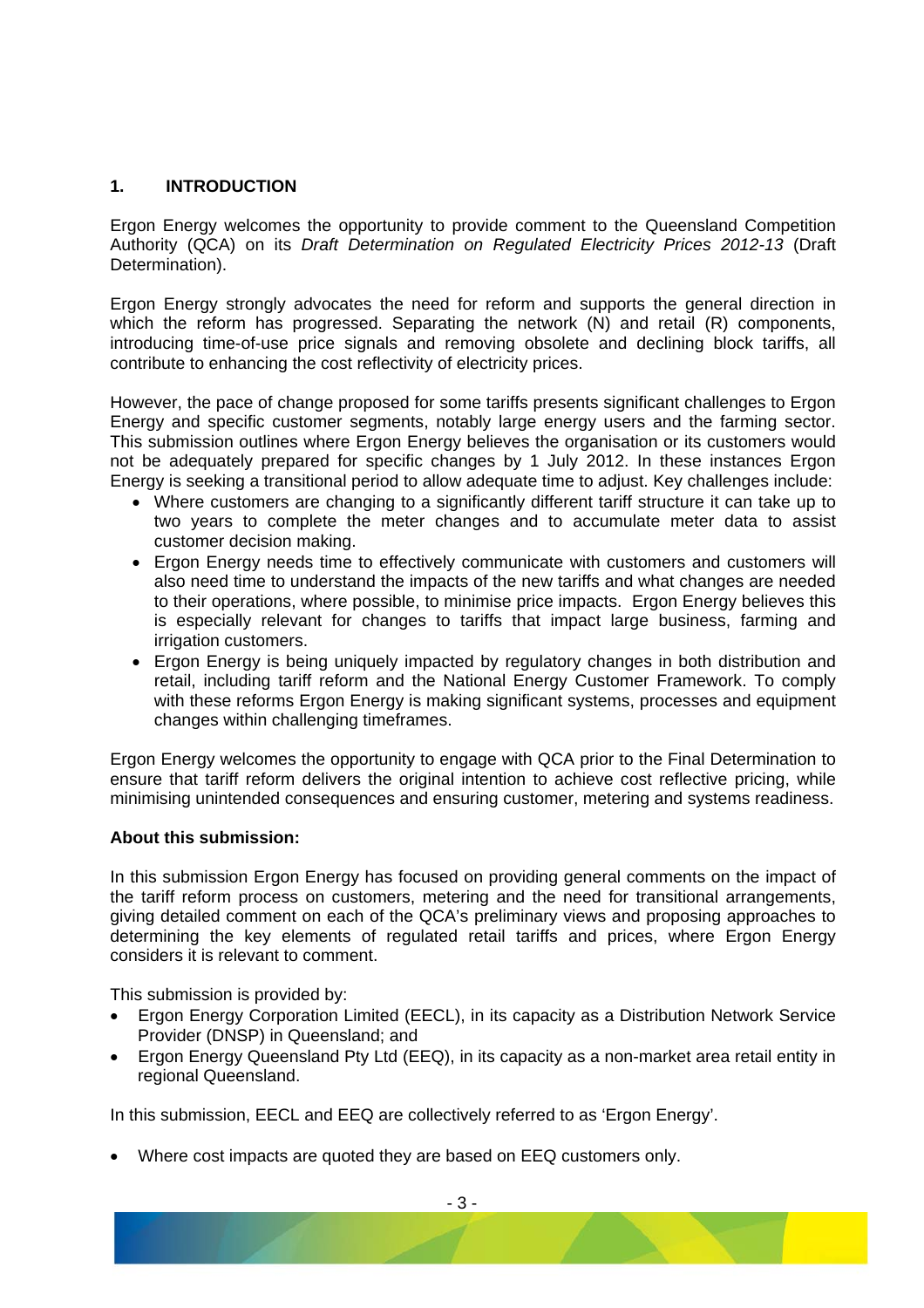• Where reference is made to Large customers this represents the large business customers of EEQ.

Specific customer impact modelling will be made available to QCA. Ergon Energy will work collaboratively with QCA on the evaluation and interpretation of this modelling. This information is confidential to protect customer privacy and not available for public release.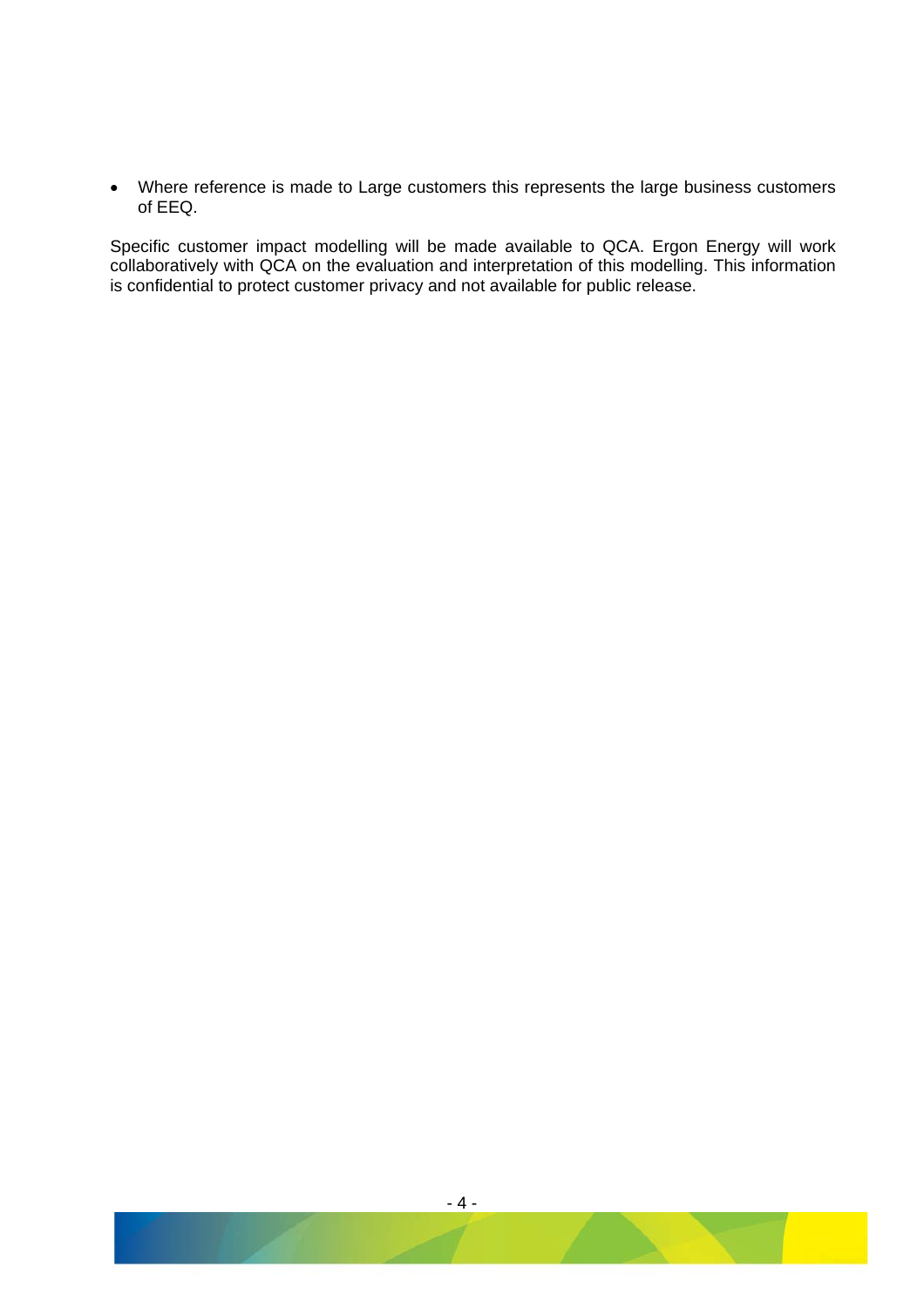## <span id="page-6-0"></span>**2. GENERAL COMMENTS**

Ergon Energy accepts the Ministerial Direction to the QCA to reform regulated retail electricity tariffs based on an N+R cost build-up approach and continues to support such an approach provided price issues and transitional requirements are effectively addressed.

The Ministerial Direction stresses that QCA "must consider the impact of price rises on consumers when determining regulated prices".<sup>[1](#page-6-1)</sup> Accordingly, Ergon Energy believes that QCA must develop appropriate transitional arrangements to accommodate potential billing issues due to metering restrictions or where customers might experience a significant price shock.

## **Customer considerations**

Customers need to be able to make informed decisions about their retail tariffs. Accordingly, customers require adequate notice of new tariff structures and pricing, particularly where there is a new component (e.g. demand), to allow them to adjust their personal or business arrangements to best manage the impact of the new regulated retail tariffs. Therefore, a comprehensive customer communication and engagement program will be required to ensure that customers are fully aware of the tariff reform changes and their response options.

For EEQ's Large customers (and some unique tariff classes e.g. farming tariffs) it is critical that QCA turn its attention to developing prudent transitional arrangements. The majority of Large customers in the Ergon Energy distribution area are not on demand based retail tariffs. As a consequence there is no demand profile for these customers making it difficult to make informed decisions about what will be the most appropriate tariff in the new structure. Customers will need at least 12 months of data to have confidence in choosing a tariff and will require further time to make suitable adjustments to their business operations.

#### **Metering considerations**

The Draft Determination details significant structural changes to retail tariffs which will impact on the metering installation of customers and the responsibilities of Metering Providers.

The ability of customers to transfer to tariffs that require meter changes will depend on both the availability of meters and installation schedules. The number of current sites impacted by the proposed changes is significant and beyond the resource capability of Ergon Energy to address by 1 July 2012. For example, changes to farming and large business tariffs could require site visits to between 7,000 and 10,000 installations. A meter audit, modification and replacement program in these customer segments may take up to 12 months.

Any metering change or modifications at customer sites may require additional work to the customer's installation that will create a financial impact on the customer concerned and delay the metering change or modification.

<span id="page-6-1"></span><sup>&</sup>lt;sup>1</sup> QCA (March 2012) Draft Determination Regulated Retail Electricity Prices 2012-13: Appendix A, page 94.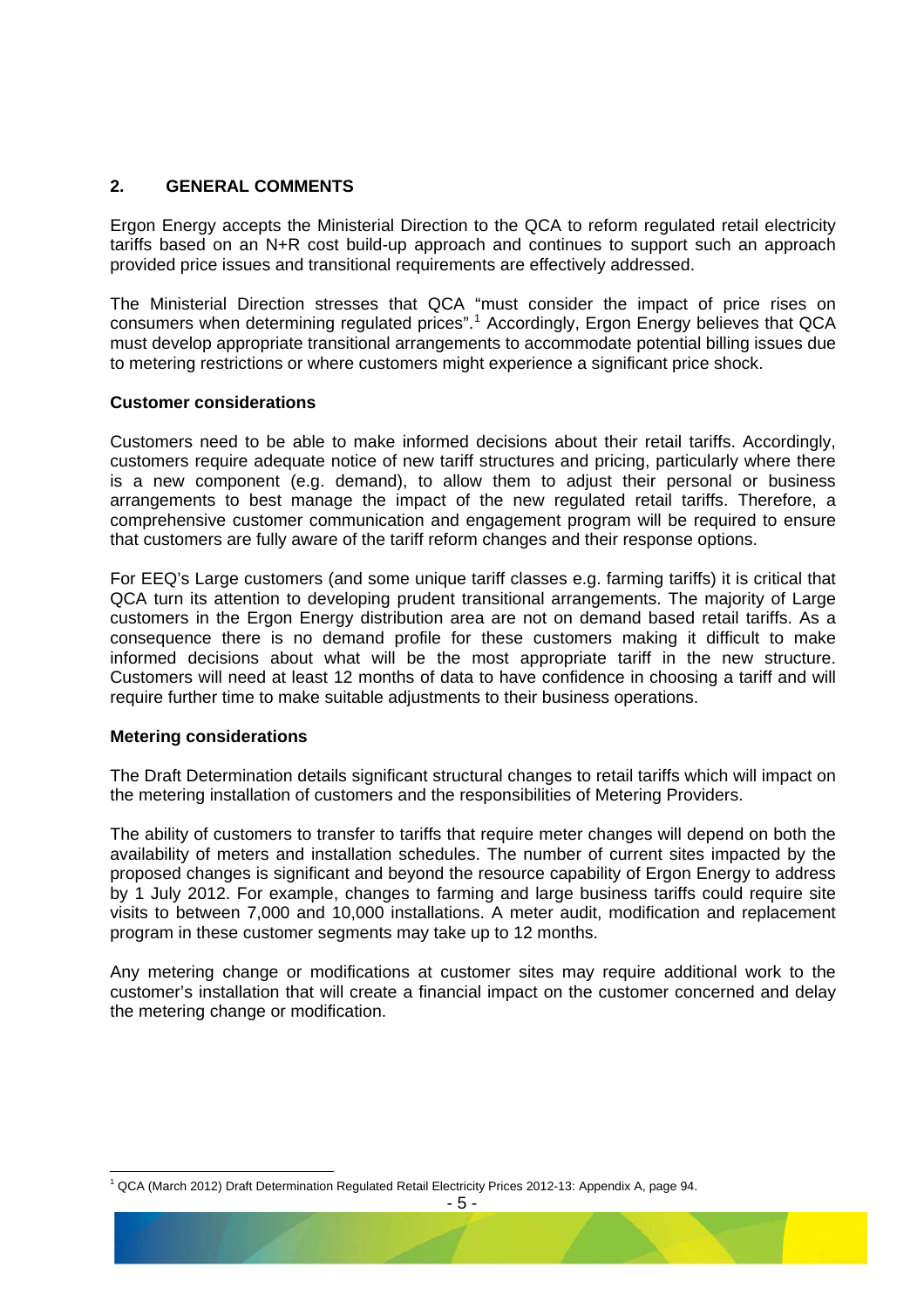## **Price signalling**

The reform agenda recognises the importance of sending appropriate price signals to customers to:

- assist in the management of peak demand thereby reducing the required investment in both network and generation assets; and
- promote energy conservation (that is, an overall reduction in energy consumed).

QCA should, as part of the reform agenda, ensure price signals from the existing tariff structures are not materially weakened. The difference between peak and off peak rates should still provide a financial incentive to customers to shift load outside peak times.

Ergon Energy conducts several, significant demand management programs across its distribution area. The proposed changes to tariff structures and their relative pricing will cause unintended consequences due to the dampened price signalling between peak and off peak rates and the removal of time-of-use pricing for Large customers.

It is acknowledged that Ergon Energy and Energex have a responsibility to continually enhance network price signals<sup>[2](#page-7-0)</sup>. However, QCA must be cognisant that this outcome cannot all be achieved by 1 July 2012 given the time required for the network businesses to materially change their network tariffs and the new approach to developing the pricing of regulated retail tariffs. Therefore, QCA should ensure that transitional arrangements appropriately mitigate any unintended or weakened outcomes during the start up phase of the reform agenda.

#### **Transitional considerations**

Ergon Energy is cognisant of the tight timeframes that QCA has operated under to release the Draft Determination and the complexities to arrive at a new retail tariff schedule with new prices. However, it is now critical to focus on the transitional arrangements required to achieve an ordered implementation of the tariff reform agenda.

It is not possible to implement all of the proposed changes to tariff structures and pricing by 1 July 2012 due to the significant metering, system and customer impacts. A two year transitional period is required.

Ergon Energy seeks these transitional arrangements to allow customers to assess the impacts on their business and make any necessary changes to their business operations in order to mitigate the extent of significant tariff and price changes. Of particular importance is consulting with Ergon Energy in regards to its Large business, irrigating and farming customers.

Additionally, Ergon Energy is recommending retention of many of the existing tariffs to enable the transition.

The two year transitional timeframe is requested for select tariffs to ensure:

• Customers have sufficient time to assess their energy requirements and impacts on business operations and arrange remedial work to their electrical installations and operations (including equipment) where required.

<span id="page-7-0"></span> $^2$  The network price signals embedded in the network tariffs will flow through to retail tariffs under the reform agenda.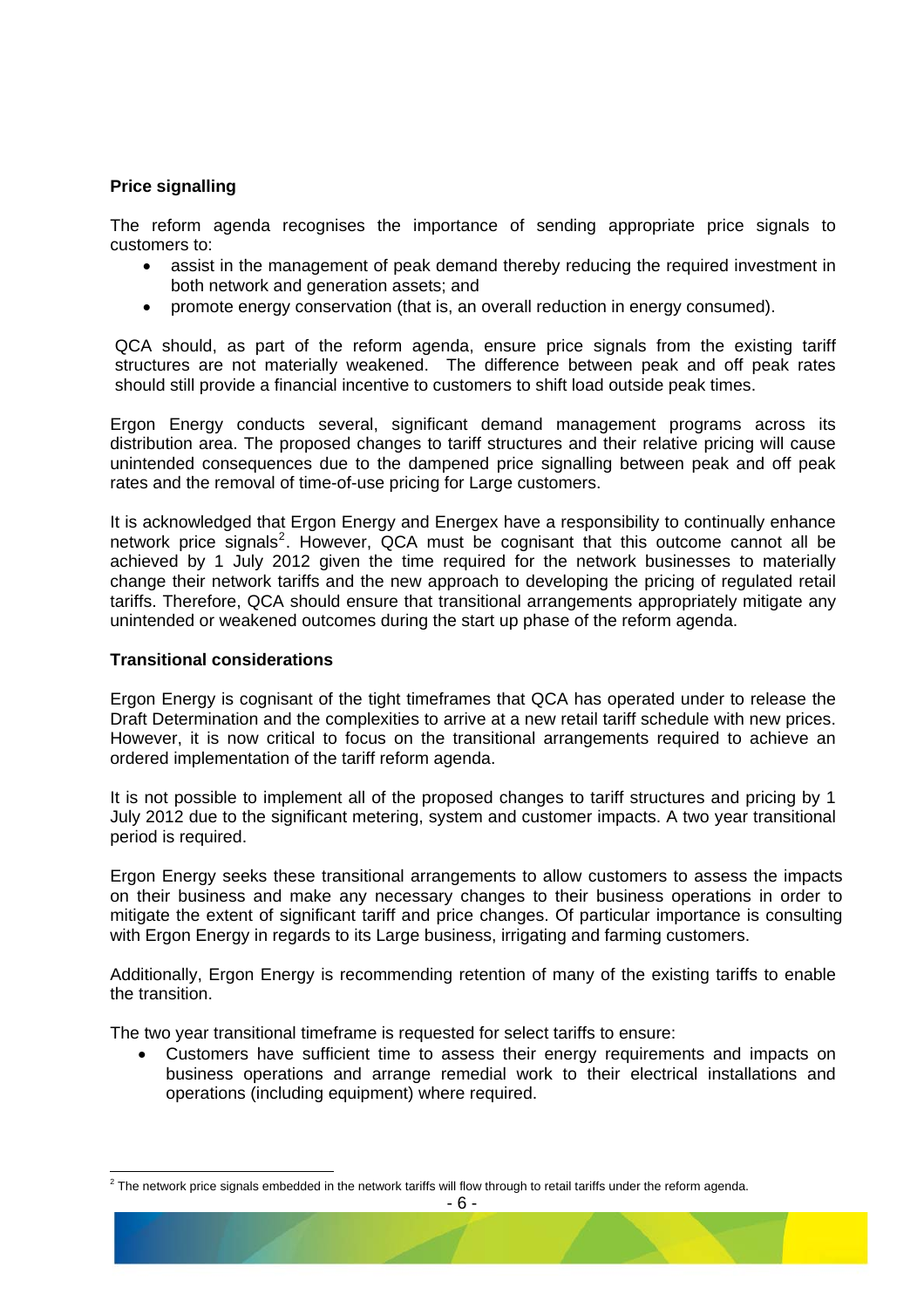- Transfer of customers to the alternative tariffs. This may involve metering audits, upgrading and replacement, alteration to meter reading arrangements and as noted previously, significant customer engagement, particularly for Large customers.
- Metering changes can be implemented progressively and cost effectively.
- Systems can be built to correctly apply tariff conditions. The Draft Determination varies from the tariff changes outlined in the November 2011 *Draft Methodology Paper re: Regulated Retail Electricity Prices 2012-13* (Draft Methodology). The majority of these variations directly (and uniquely) impact Ergon Energy, specifically for Large customers.

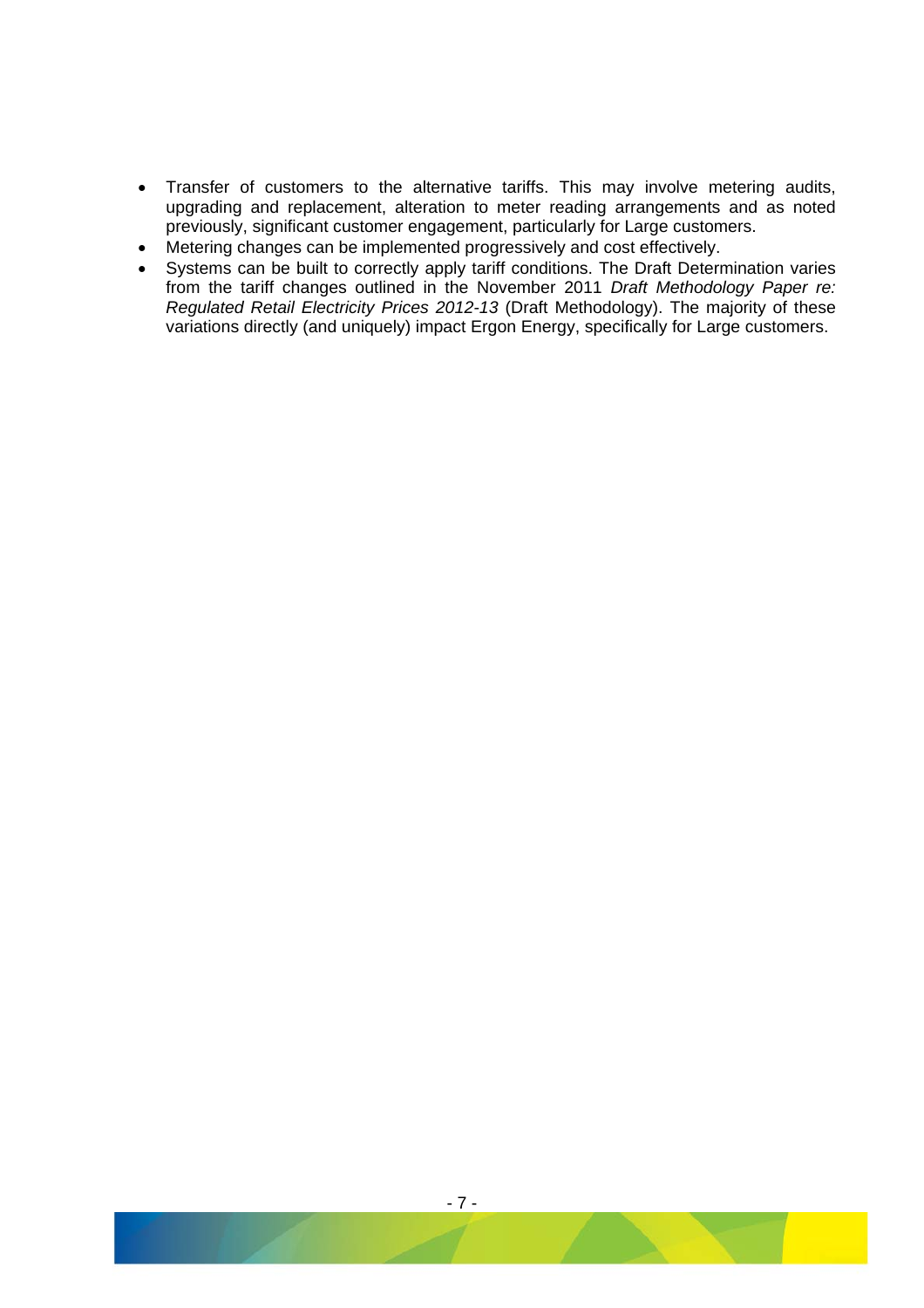## <span id="page-9-0"></span>**3. SPECIFIC COMMENTS**

## **3.1 Regulated Retail Electricity Tariffs**

Ergon Energy supports the intent to determine the regulated retail electricity tariffs for 2012-13 based on an N+R cost build approach. Ergon Energy expects that the new N+R framework will allow for the rectification of cost reflectivity issues with the current retail tariffs and provide opportunities for the market to transparently respond to emerging issues, such as the carbon price and demand management initiatives.

However, Ergon Energy has identified there will be material challenges in implementing all the outcomes of this significant reform process in a short time period. In particular, consideration needs to be given to practical matters such as allowing sufficient time to effect necessary metering changes, as well as customer considerations for those segments that will be significantly affected by the proposed changes. Large customers, in particular, require sufficient time to fully understand the impacts of the new tariffs and adjust their business operations.

Specific discussion of metering, customer and transitional considerations for each individual tariff are discussed below.

#### **3.1.1 Residential Tariffs**

Significant growth in peak demand in recent years through installation of appliances such as airconditioners has reinforced the need for distinctive price signals in retail tariffs. The concern that Ergon Energy has in implementing the proposed tariff reform relates primarily to the impacts on residential customers on fixed incomes or experiencing financial hardship.

#### **Tariff 11**

Ergon Energy accepts the proposed changes to Tariff 11.

#### **Customer considerations**

Ergon Energy notes the proposal for an increase in the Service Fee. The proposed fixed charge component is almost three times higher than the current Service Fee in the Notified Prices. The fixed charge costs would significantly exceed the benefits from a lower energy consumption rate. Low income households are highly represented in this category of customer.

While high energy use consumers may benefit from transferring from Tariff 11 and accessing Tariff 12 or by reducing consumption, low energy use consumers, particularly low income households, will find it difficult to make any significant changes to their usage. (Note: Ergon Energy has an established hardship program to assist any customers who face difficulties paying their bills).

The impacts of the high Service Fee could be reduced through QCA reconsidering the introduction of a head room allowance (refer to section [3.3.4](#page-26-1)) and the fixed and variable components of the retailer's costs (refer to section [3.3.2.1\)](#page-24-1). A further option would be for the Government to consider social policy options to ameliorate impacts on low income households or hardship customers.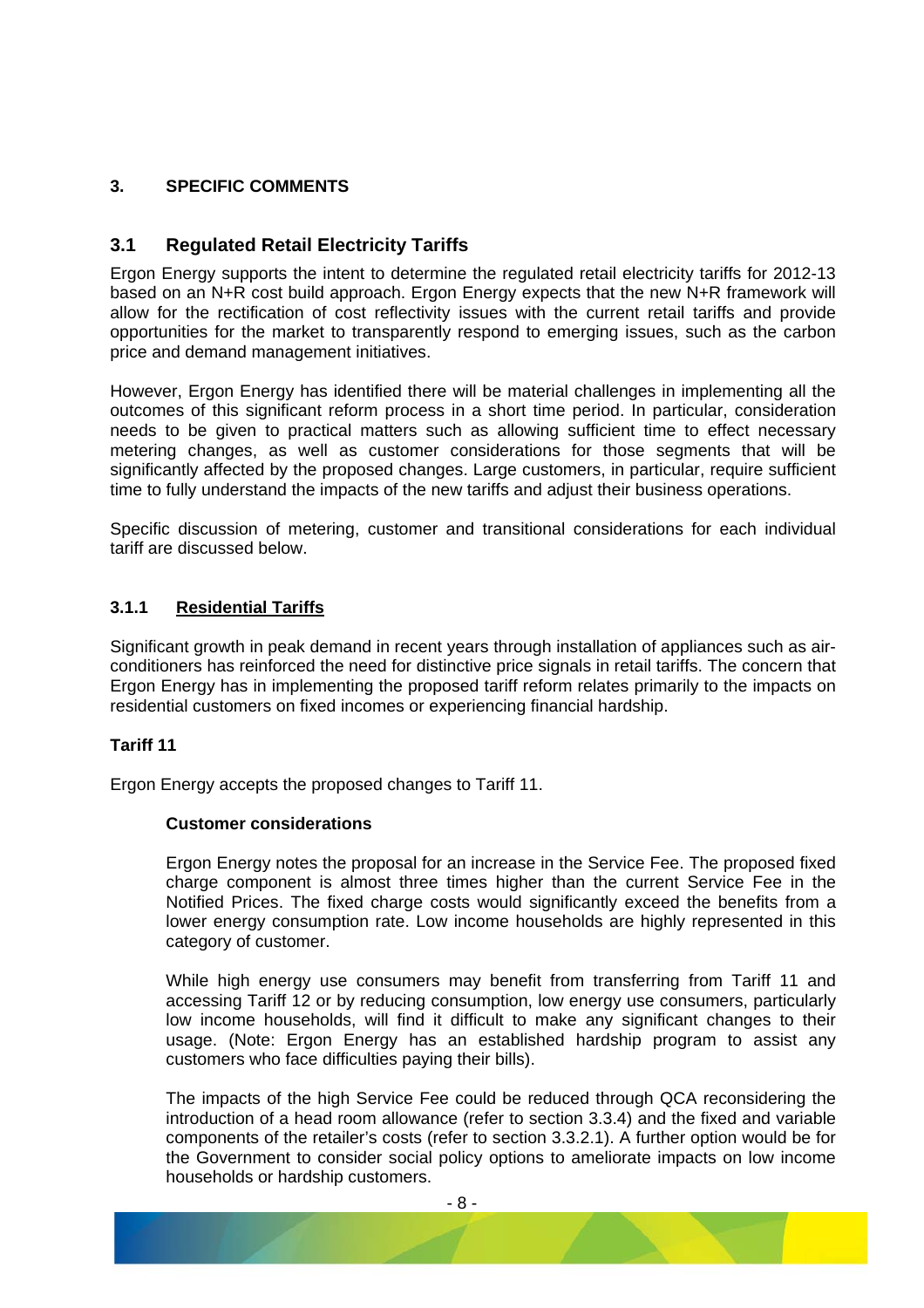## **Metering considerations**

Nil.

## **Transitional considerations**

The changes to Tariff 11 are able to be implemented on 1 July 2012.

## **Tariff 12**

Ergon Energy supports the introduction of Tariff 12.

#### **Customer Considerations**

The benefits to residential customers from switching to the new time-of-use (TOU) Tariff 12 will be dependant not only on how much energy is consumed but when it is consumed and the ability to transfer load out of the higher priced peak period.

#### **Metering considerations**

Any residential customer in the Ergon Energy distribution area will require a new meter to be installed prior to accessing the TOU tariff. For the large majority of customers this will require submission of a Form A (compliance notice) by an electrical contractor.

## **Transitional considerations**

The changes to Tariff 12 are able to be implemented on 1 July 2012.

## **Tariffs 31 and 33**

Ergon Energy supports the basis of these tariffs but is concerned about the significant price increases.

## **Customer Considerations**

Customers on these tariffs would incur cost increases above 25 per cent for hot water, swimming pool filter operation and other similar loads. The increase in the rates for Tariff 33 compounds any price increases customers experience from their primary residential tariff, although the removal of the minimum payment does benefit some small users.

The impacts of the significant price rise for controlled load could be softened through QCA reconsidering the introduction of a head room allowance (refer to section [3.3.4\)](#page-26-1) and other wholesale energy costs as discussed in this submission.

#### **Metering considerations**

Nil.

## **Transitional considerations**

The changes to Tariffs 31 and 33 are able to be implemented on 1 July 2012.

- 9 -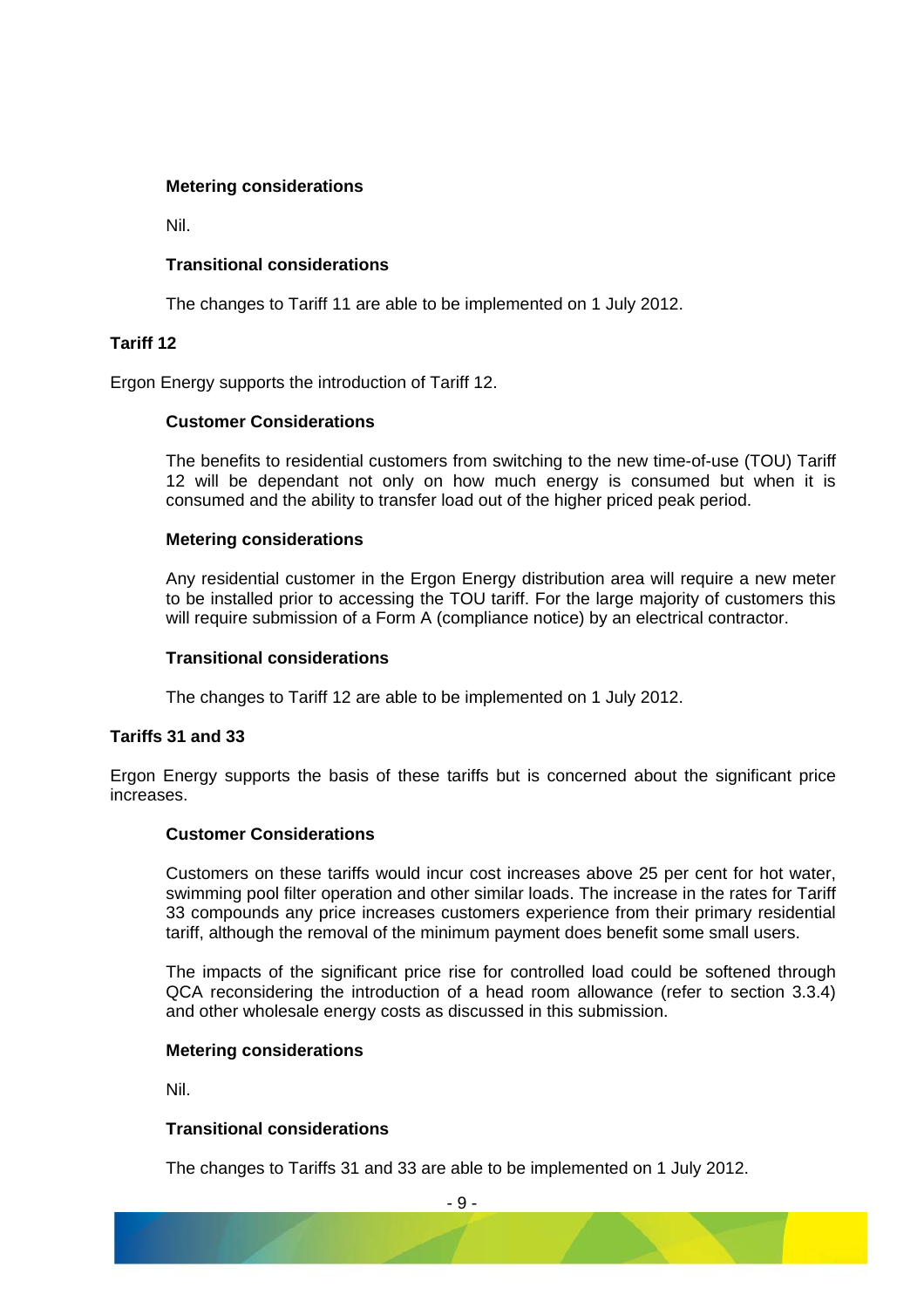## <span id="page-11-0"></span>**3.1.2 Business, Farming and Irrigation Customers**

The impacts of the proposed tariff reforms are not uniform across the business, faming and irrigation segments. The challenge of the tariff reform process is the need to allow sufficient time for these customers to adjust their business operations in order to respond to the new tariff structures and prices. Too rapid an introduction could have detrimental consequences. Not only will individual operators be affected, but there could be flow on effects for the communities in which they are based.

Large customers may experience very significant increases in electricity costs, primarily driven by the increased fixed charge components and introduction of demand charges. The degree of reform for these sectors has been extensive. The three elements of the reform impacting this group of customers are:

- moving to the full Ergon Energy network tariff as the N component;
- using an average price for customers using more than 4GWh per annum; and
- reducing the tariff options available to these customers.

Individually these elements are significant but combined the impact makes it very difficult for these customers to understand and respond when the reform is implemented in such a short timeframe. Many are major employers in their regional communities and the cost increases may result in increased financial stress in the community.

The introduction of a dedicated set of tariffs for Large customers is a significant shift from the original framework outlined in the Draft Methodology. Consequently, the metering solutions for these tariffs are not in place for the vast majority of the customers impacted. Significant engagement is required to explain the quantum of the changes proposed, to undertake analysis of the options for the customer and then time for those options to be implemented. The ability to conduct this analysis may be delayed pending required metering changes. Congruently, the current systems development specification for modification of Ergon Energy's billing and data systems to accommodate tariff reform does not address the need for these tariffs by 1 July 2012. This means system readiness cannot be guaranteed for that date.

To clarify Ergon Energy's statement in the response to the Draft Methodology that the N component for Large customers be based on Ergon Energy's network tariffs, it should also be noted that Ergon Energy stated "the price could be adjusted to take into account any Government policy requirements"<sup>[3](#page-11-1)</sup>, in recognition of the potential financial impacts for customers that may result from using the full Ergon Energy network tariffs. Further, Ergon Energy stated "it is important to stress that significant attention is given to transitional arrangements including comprehensive discussions with customers and stakeholders, including the Government"<sup>[4](#page-11-2)</sup>. As such, whilst it was Ergon Energy's intention that Large customers should transition to Ergon Energy's network tariffs over time, it is ultimately a matter of Government policy to determine the transition timeframe and the pricing principles for Large customers.

The current approach by QCA to apply a flat R component to each network tariff has had the unintended consequence of weakening some of the pricing signals of the Notified Prices. For example, there is no time-of-use component in any of the demand retail tariffs or a time-of-use energy only tariff for Large customers. Business customers that have arranged their operations around a time-of-use pricing structure (i.e. shifted demand to off peak hours) are likely to be

<span id="page-11-2"></span><span id="page-11-1"></span> $^3$  Ergon Energy Response to the Queensland Competition Authority Draft Methodology Paper 9 December 2011, page 6.<br>4 Ibid 2009.46  $4$  Ibid, page 16.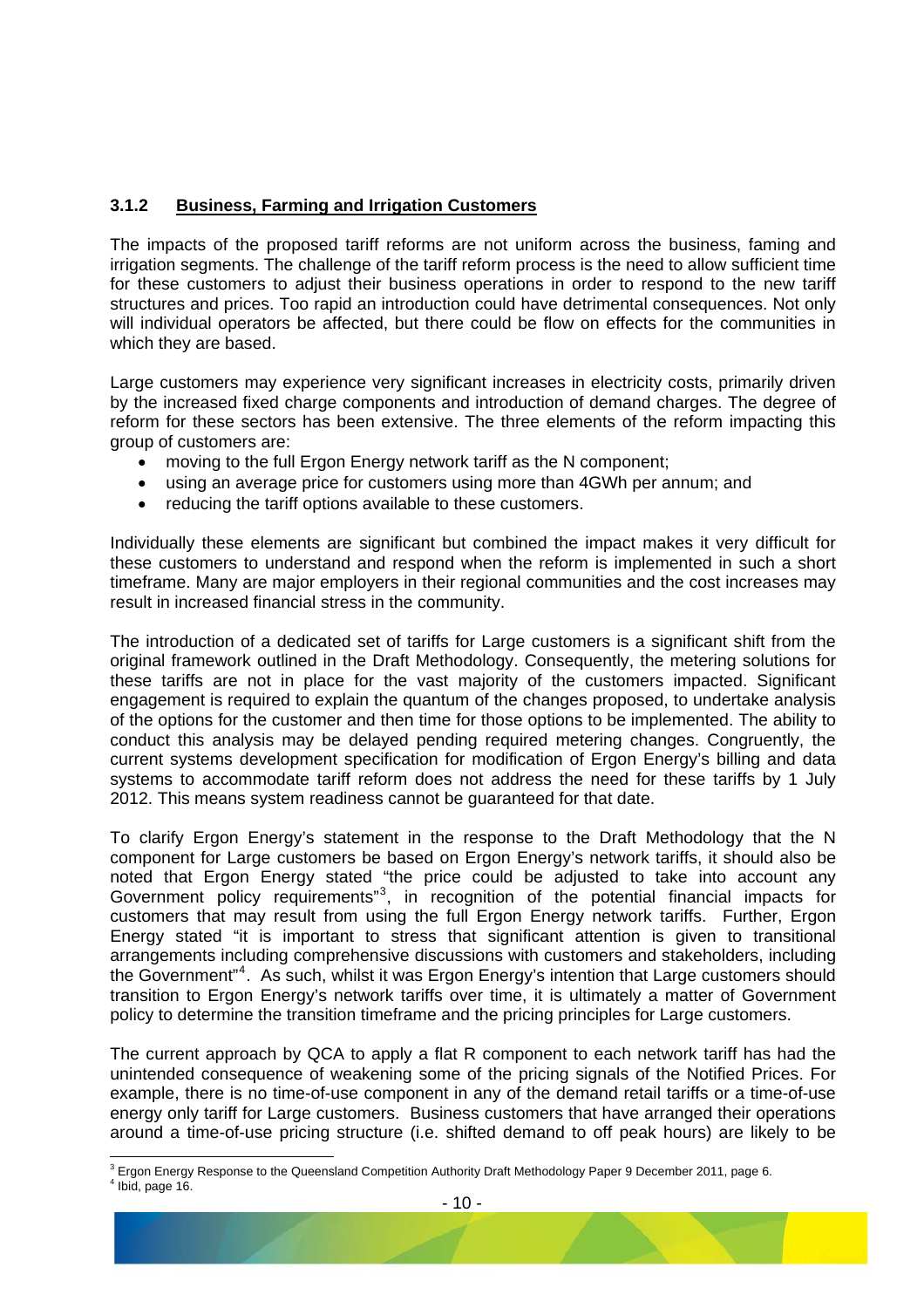disadvantaged by moving to a demand only retail tariff (i.e. charged for high demand in the off peak). This outcome removes the incentive to customers to shift demand from the peak, compounding the problem of growing peak demand. Ergon Energy recommends QCA consider introducing a TOU demand retail tariff (similar to the current Tariff 43) and making a TOU energy tariff available to Large customers, with appropriate pricing signals, to encourage customers to operate in off peak hours.

In view of the issues raised Ergon Energy recommends that there be at least a two year transitional period to ensure metering is in place and to allow customers to make informed decisions. In addition, it is imperative that Ergon Energy is consulted on the final outcomes of this tariff review.

## **Tariffs 20 and 21**

Ergon Energy is generally supportive of the proposed treatment of Tariff 20 and the removal of Tariff 21.

#### **Customer considerations**

Ergon Energy notes that the cents per kilowatt hour energy charge of Tariff 20 has reduced and therefore the majority of small business customers on Tariff 20 are likely to experience reduced electricity costs.

Large customers are unable to access this tariff. Existing Large customers will need to be moved to another tariff. Time will be required to educate the customers concerned, inform their decision making process, enable them to change business operations and effect the change to the new tariff.

## **Metering considerations**

Large customer's metering will need to be demand enabled and to be read as a demand meter not a consumption only meter.

A metering change or modification may require additional work to the customer's installation (such as removal of asbestos, re-wiring etc) that will create a financial impact on the customer concerned and delay the metering change or modification.

## **Transitional considerations**

All customers currently accessing Tariff 21 will be transferred to Tariff 20 on 1 July 2012.

Ergon Energy is seeking a two year transitional arrangement to transfer Large customers off Tariff 20.

## **Tariff 22**

Ergon Energy is generally supportive of the proposed treatment of Tariff 22.

Ergon Energy recommends QCA improve price signalling by adding a time-of-use R component rather than a flat energy component to the network tariff for Tariff 22.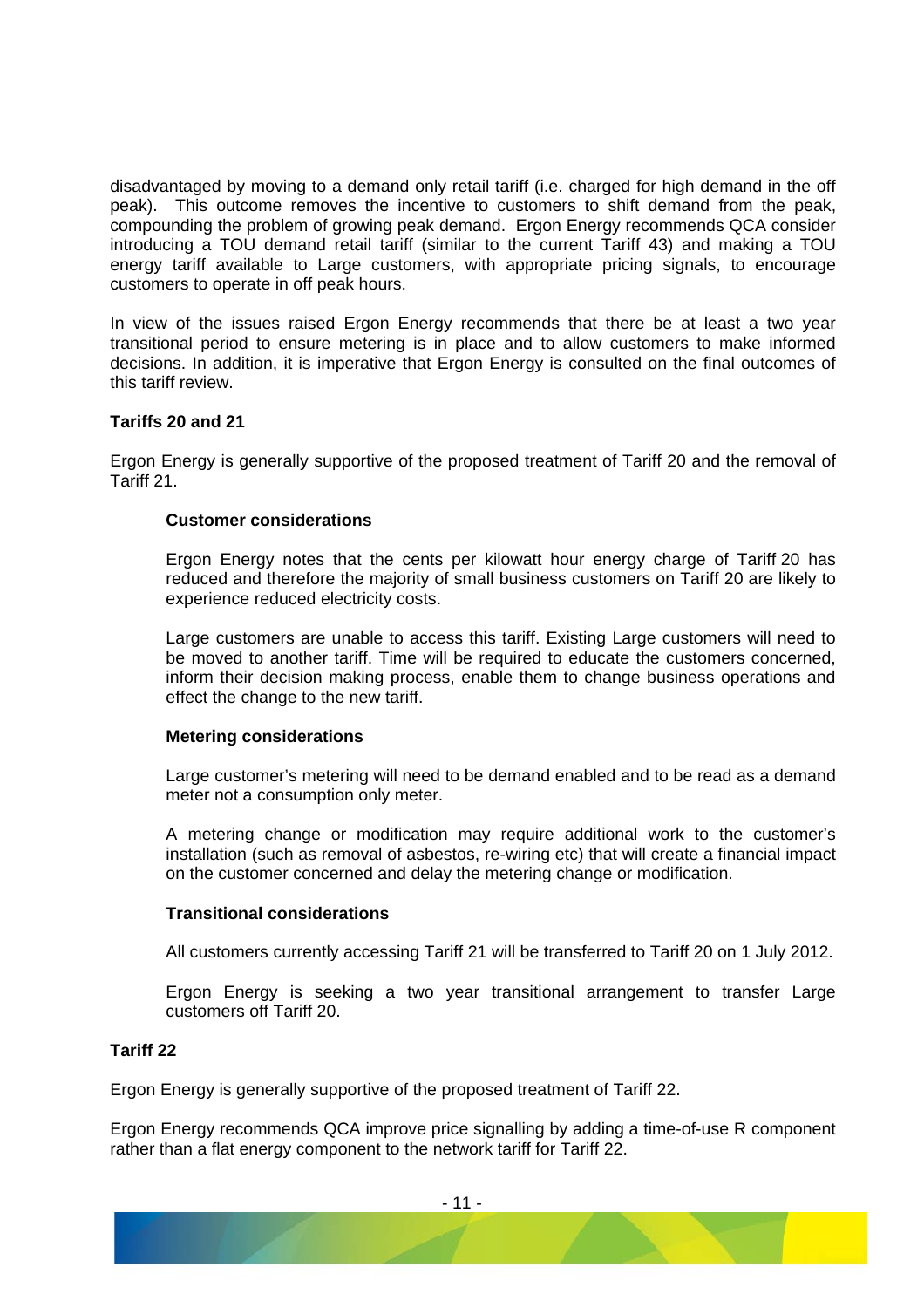#### **Customer considerations**

Customer impact will vary depending on their current use of electricity in the off peak as the off peak rate has increased substantially (i.e. nearly doubled); while those customers using predominantly peak electricity will experience a price reduction of around eight cents per kilowatt hour.

Tariff 22 provides a weak time-of-use signal. The proposed pricing has only around two cents difference between the peak and off peak prices, which is unlikely to provide a sufficient incentive for customers to invest in operational changes to shift load into off peak hours or change consumption patterns.

As Large customers are unable to access this tariff existing Large customers will need to be moved to another tariff. Time will be required to educate the customers concerned, inform their decision making process, enable them to change business operations and effect the change to the new tariff.

#### **Metering considerations**

Large customer's metering will need to be demand enabled and to be read as a demand meter not a consumption only meter.

A metering change or modification may require additional work to the customer's installation that will create a financial impact on the customer concerned and delay the metering change or modification.

#### **Peak demand considerations**

Ergon Energy has been encouraging customers to move to Tariffs 62 and 22 (often with use of timers on appliances) aiming to shift load away from peak times. This is particularly so for customers on rural networks. The objective is to provide incentives to customers to encourage them to change appliances (i.e. box for spilt systems; solar hot water, replacing old fridges etc) and behaviour. Changes to time-of-use periods and the relativity between peak and off peak rates may restrict demand management options and result in increased capital expenditure.

Ergon Energy is currently running a Single Wire Earth Return (SWER) Savers program which provides incentives to customers to move load to off-peak periods and currently they gain the benefit of the differential in Tariff 22 (and currently Tariff 62) rates between peak and off peak of approximately 18 c/kWh. Under the Draft Determination that will change to a differential in Tariff 22 rates of 2 c/kWh between the peak and off peak periods.

Ergon Energy estimates that for its small SWER program alone the proposed changes puts in jeopardy expected reductions in demand and resultant savings in infrastructure investment of around \$13 million over the next five years.

Within the current delegation QCA is allowed to take any other matter into consideration that it considers relevant. Ergon Energy believes QCA should consider the impact on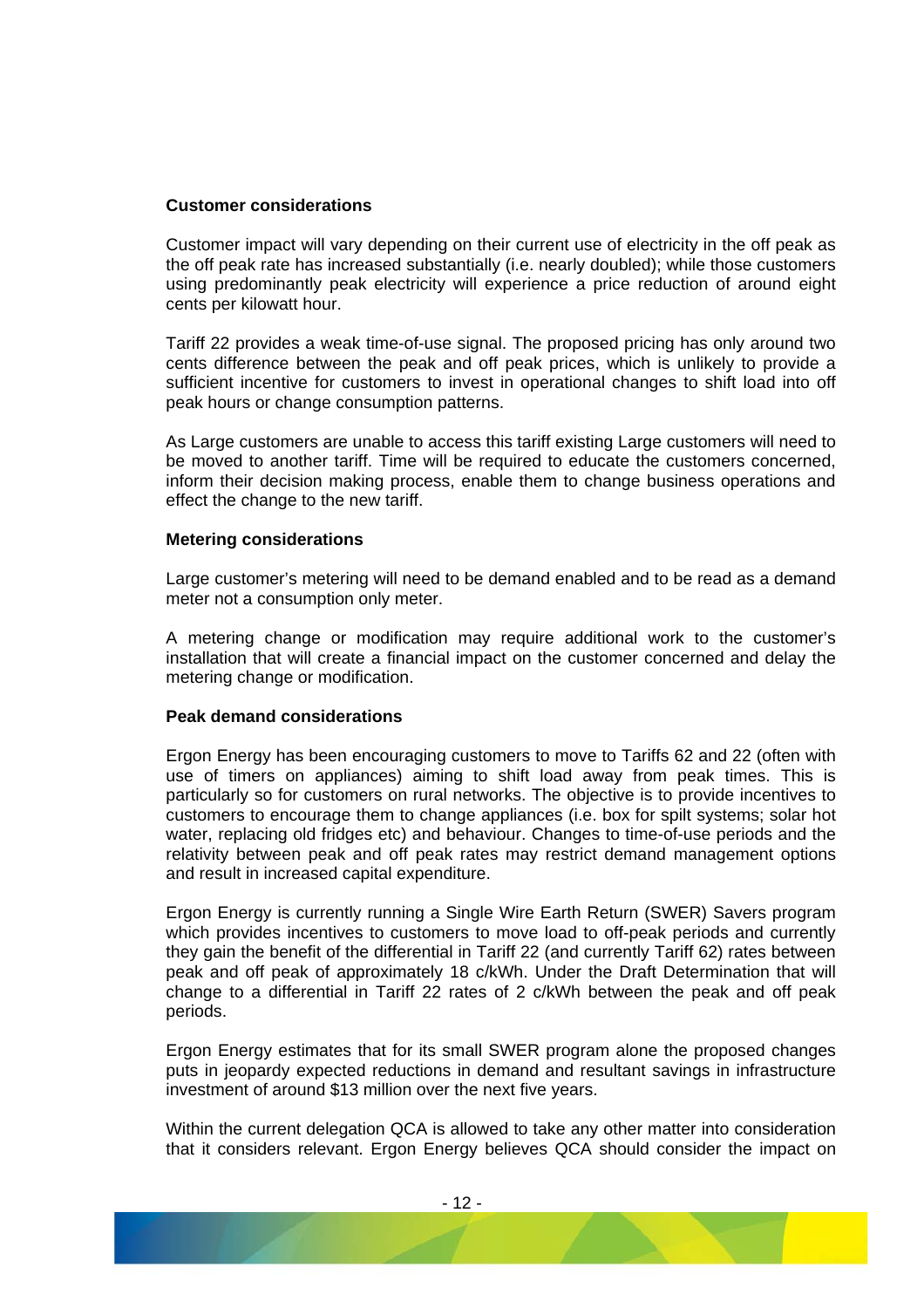potential and current demand management programs, as the success of these programs will have a significant impact on future price rises for customers.

#### **Transitional considerations**

Ergon Energy is seeking a two year transitional arrangement to transfer Large customers off Tariff 22.

#### **Tariff 37**

Ergon Energy supports having a transitional arrangement for Tariff 37 customers and seeks a two year transitional timeframe.

#### **Customer Considerations**

Ergon Energy notes that a significant price rise of 20 per cent is proposed. Ergon Energy has not had sufficient time to obtain customer feedback on the impact of this price increase. Ergon Energy proposes to provide feedback to QCA on this issue prior to the release of the Final Determination.

The challenge for customers on this tariff is the need to allow them sufficient time to transfer to a new tariff and may require them to adjust their business operations. Noting that any cost increases will not only impact the individual operator, but in many cases could create problems for the communities in which they are based. Many are major employers in their regional communities and the cost increase may result in increased financial stress in the community.

Time will be required to educate the customers concerned, inform their decision making process, enable them to change business operations and effect the change to a new tariff.

#### **Metering considerations**

Metering considerations are dependant on the tariff the customer transfers to, noting that for Large customers demand enabled metering will be required. In addition, small customers currently on Tariff 37 will require their meter to be reprogrammed if these customers elect to move to the alternative TOU Tariff 22.

#### **Transitional considerations**

Ergon Energy supports the transitional arrangements suggested in the Draft Determination but considers that two years may be required for customers to change their business operations to enable transfer to another tariff.

- 13 -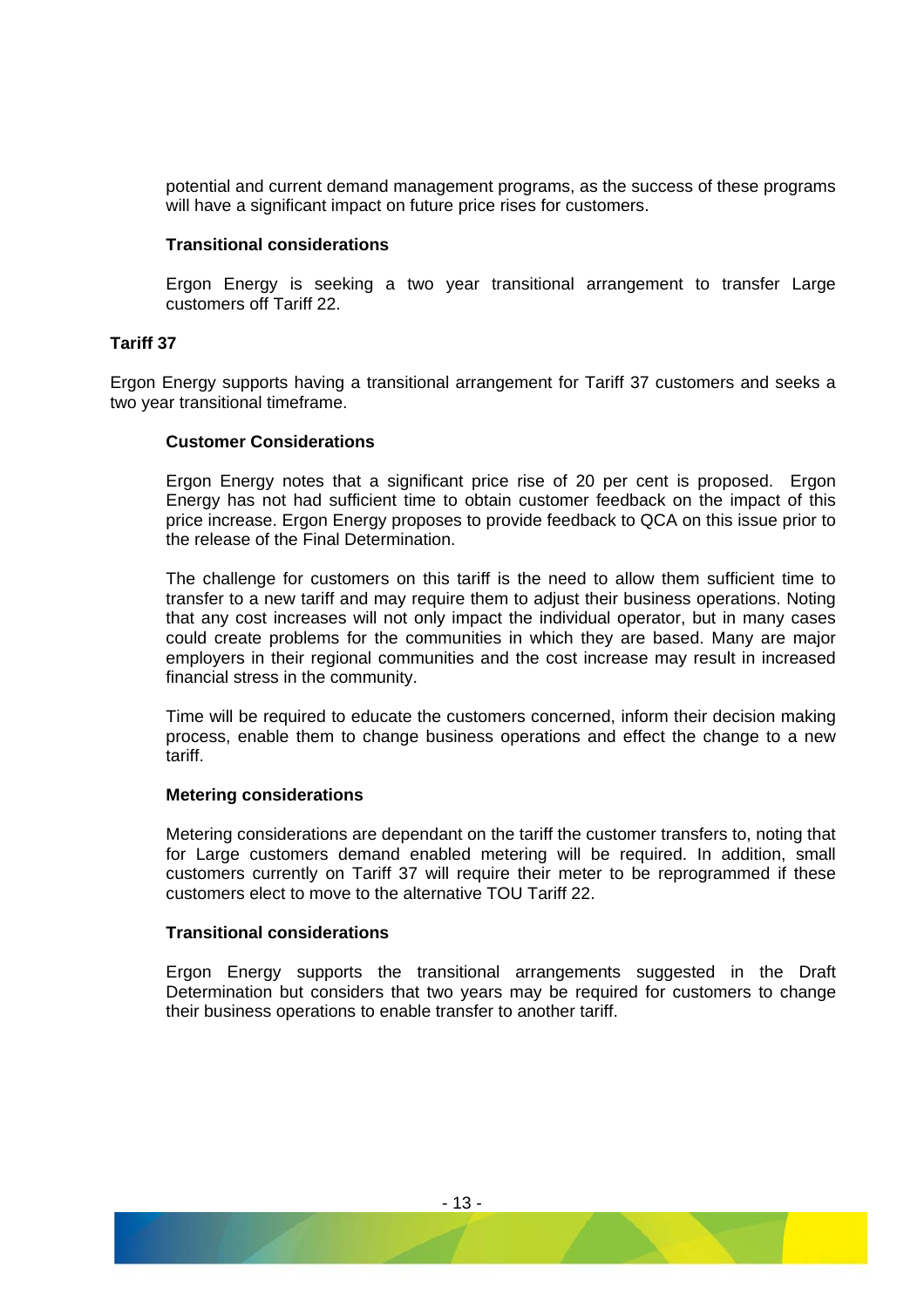## **Tariff 41**

Ergon Energy supports the approach to Tariff 41.

#### **Customer considerations**

Large customers are unable to access this tariff. Existing Large customers will need to be moved to another tariff. Time will be required to educate the customers concerned, inform their decision making process, enable them to change business operations and effect the change to the new tariff.

#### **Metering considerations**

Large customer's metering will need to be demand enabled and be read as a demand meter not a consumption only meter.

Traditionally a three phase demand meter is utilised for Tariff 41 however, the removal of Large customers from this tariff may require sourcing of an alternative single phase meter for small customers post 1 July. In addition, the meter will require monthly reads to comply with tariff conditions, which will increase metering management costs to Ergon Energy.

A metering change or modification may require additional work to the customer's installation that will create a financial impact on the customer concerned and delay the metering change or modification.

## **Transitional considerations**

Ergon Energy is seeking a two year transitional arrangement to transfer Large customers off Tariff 41.

## **Tariffs 42, 43, 44 and 53**

Ergon Energy supports the introduction of demand based tariffs for Large business, farming and irrigation customers. However, Ergon Energy is concerned about the timeframes proposed for their introduction, the financial impacts on customers and the lack of time-of-use price signalling.

Ergon Energy recommends continued access to a TOU tariff for Large customers. It is considered that more detailed analysis on the benefit of TOU tariffs for Large customers is required during the 2012-13 year.

These impacts are unique to Ergon Energy due to the low level of competition in the Ergon Energy distribution area meaning many customers are unable to choose an alternative  $supplier<sup>5</sup>$  $supplier<sup>5</sup>$  $supplier<sup>5</sup>$ .

#### **Customer considerations**

Large customers, without demand capable metering, will require time to determine their load characteristics once metering has been installed, to ensure that they are transferred

<span id="page-15-0"></span> <sup>5</sup> QCA (March 2012): Draft Determination Regulated Retail Electricity Prices 2012-13, page 47.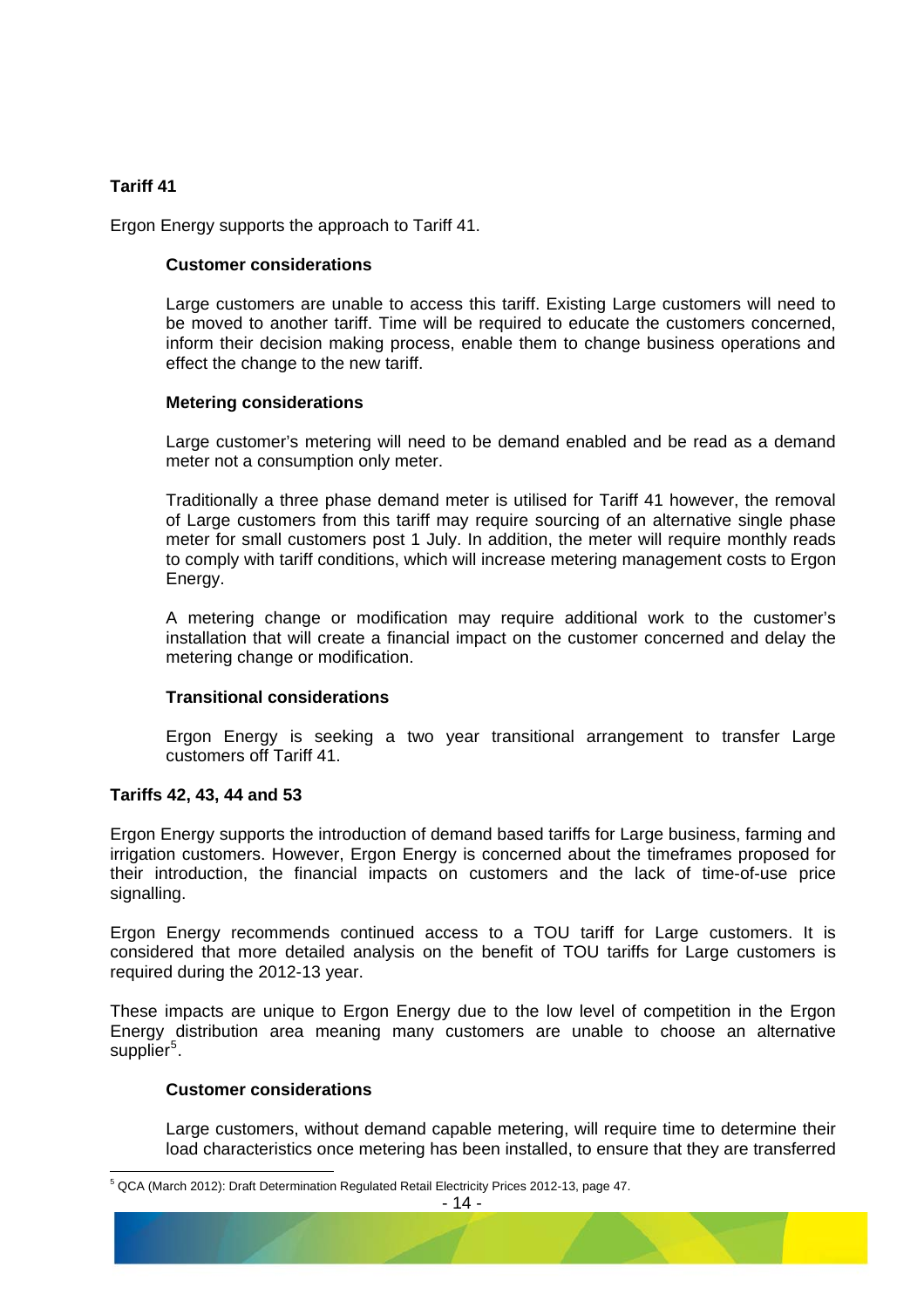to the most appropriate tariff for their operations and can adjust consumption patterns if required. This is because the network tariffs, upon which these retail tariffs are based, have rates which are self selecting – that is, the load characteristics of the customer determine which tariff is most appropriate.

There is no time-of-use component in any of these tariffs. Business customers that have arranged their operations around a time-of-use pricing structure (i.e. shifted demand to off peak hours) are likely to be disadvantaged by moving to a demand only retail tariff (i.e. charged for high demand in the off peak). This outcome removes the incentive to customers to shift demand from the peak, compounding the problem of growing peak demand.

EECL will consider the inclusion of a time-of-use component in its network tariffs for Large customers. However, it is a lengthy process to change the existing network tariffs. A transitional arrangement for Large customers should allow for the continuation of timeof-use signalling.

#### **Metering considerations**

Large customer's metering will need to be demand enabled and be read as a demand meter not a consumption only meter.

A metering change or modification may require additional work to the customer's installation that will create a financial impact on the customer concerned and delay the metering change or modification.

#### **Other considerations**

Ergon Energy previously suggested that the N component for Large customers be based on EECL network tariffs but did note in the response to the Draft Methodology paper that the Australian Energy Regulator (AER) approved prices may require adjustment to incorporate Government policy requirements, recognising the potential financial impacts that may ensue. Ergon Energy will work with both QCA and Government to address this issue.

The Draft Determination proposes that existing Tariffs 43 and 53 be altered to align with EECL SAC Large network tariffs and introduces eligibility rules regarding access to this tariff. To improve clarity for customers that are currently on these tariffs or may be required to move to these tariffs under the new tariff schedule, Ergon Energy recommends the new tariffs for Large customers commence at number 44 through to 47. The tariff numbering and naming could read as follows:

- Tariff 44 Large Business Customer Demand Small
- Tariff 45 Large Business Customer Demand Medium
- Tariff 46 Large Business Customer Demand Large
- Tariff 47 Large Business Customer Demand High Voltage (HV)

#### **Transitional considerations**

Ergon Energy is seeking a two year transitional arrangement to ensure metering changes are in place, to undertake customer engagement and education to determine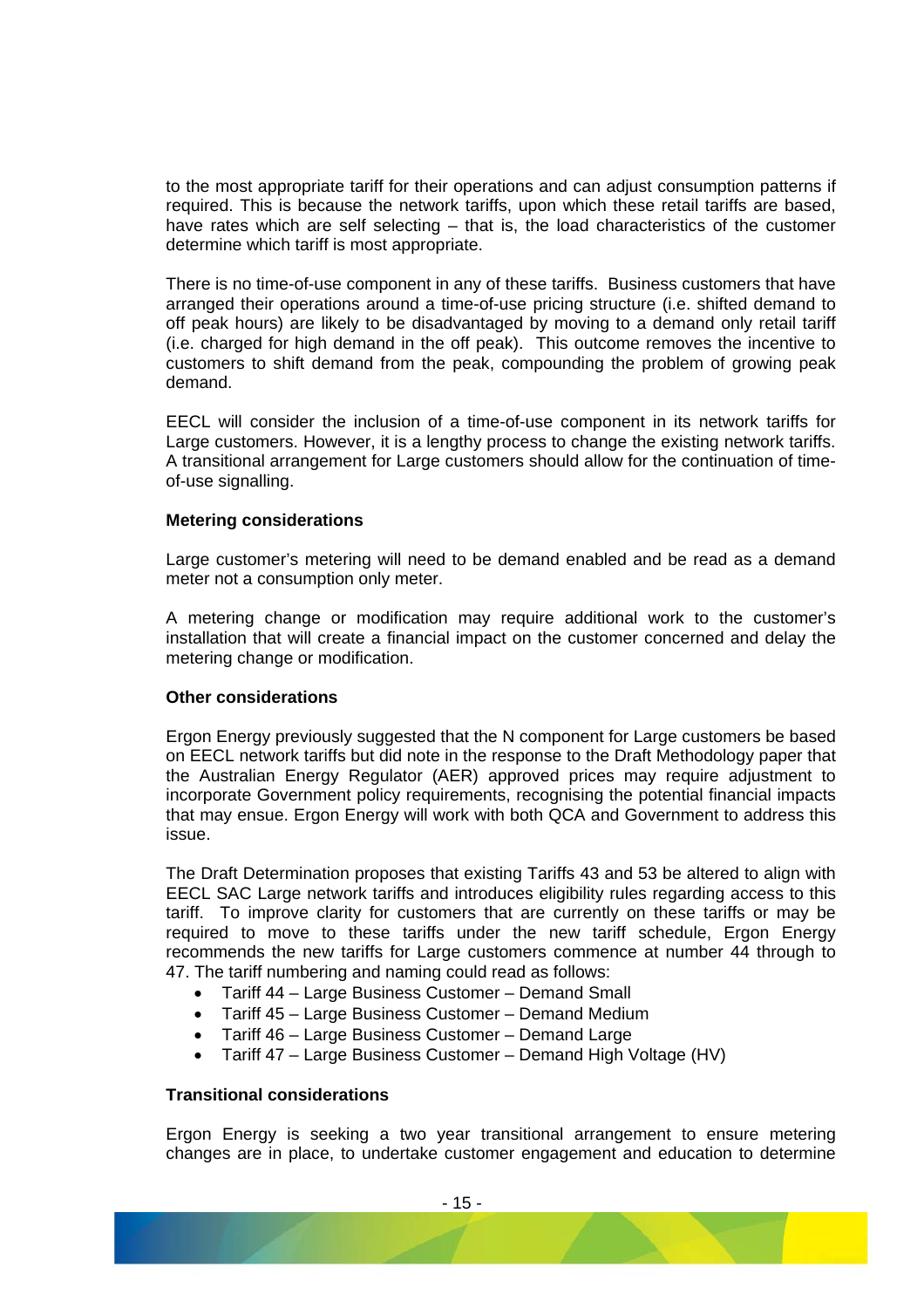which tariff is most appropriate for the individual customer and to implement these new tariffs into billing systems.

#### **Tariffs 54 and 55 - Individually Calculated Customers (ICCs) and Connection Asset Customers (CACs)**

Ergon Energy does not support the introduction of these tariffs on 1 July 2012 due to the high customer financial impact.

As noted by QCA, Ergon Energy had proposed that the Notified Prices for ICCs and CACs could be based on an average of the network prices applicable to these customers. Ergon Energy agrees with QCA's assessment that using an average is problematic due to the variations in site specific charges applicable to individual customers. Ergon Energy's modelling of the indicative prices in the Draft Determination has proven that there are significant distortions to customer's costs.

An alternative tariff arrangement is required for these customers and should form part of the transitional discussion, prior to publication of the Final Determination.

Ergon Energy is not in a position to implement these tariffs on 1 July 2012 because this represents the introduction of a new retail billing structure.

#### **Tariffs 62, 63, 64 and 65**

Ergon Energy does not support the immediate removal of Tariffs 62 and 65 from the tariff schedule.

Ergon Energy agrees with the removal of Tariffs 63 and 64 provided Tariff 62 and 65 remain in place to transfer customers to for an interim period.

#### **Customer Considerations**

The reduction in off peak timings available to customers on Tariff 65 and an increase in off peak energy prices by moving to Tariff 22 will introduce a range of impacts for irrigation customers. Large farming customers who no longer have access to a TOU tariff and are proposed to move to a demand charge environment may see significant price impacts and will need time to transition to new arrangements.

#### **Metering considerations**

The removal of Tariff 65 requires customers to transfer to Tariff 22. This has effectively changed the peak/off peak timings for these customers from a 12 hour off peak arrangement to a 10 hour off peak timeframe. Therefore, timing changes are required at meter or ripple control level, dependent on meter type, to address the shift. These metering changes cannot be addressed by 1 July 2012.

Large business customer's metering will need to be demand enabled and be read as a demand meter not a consumption only meter.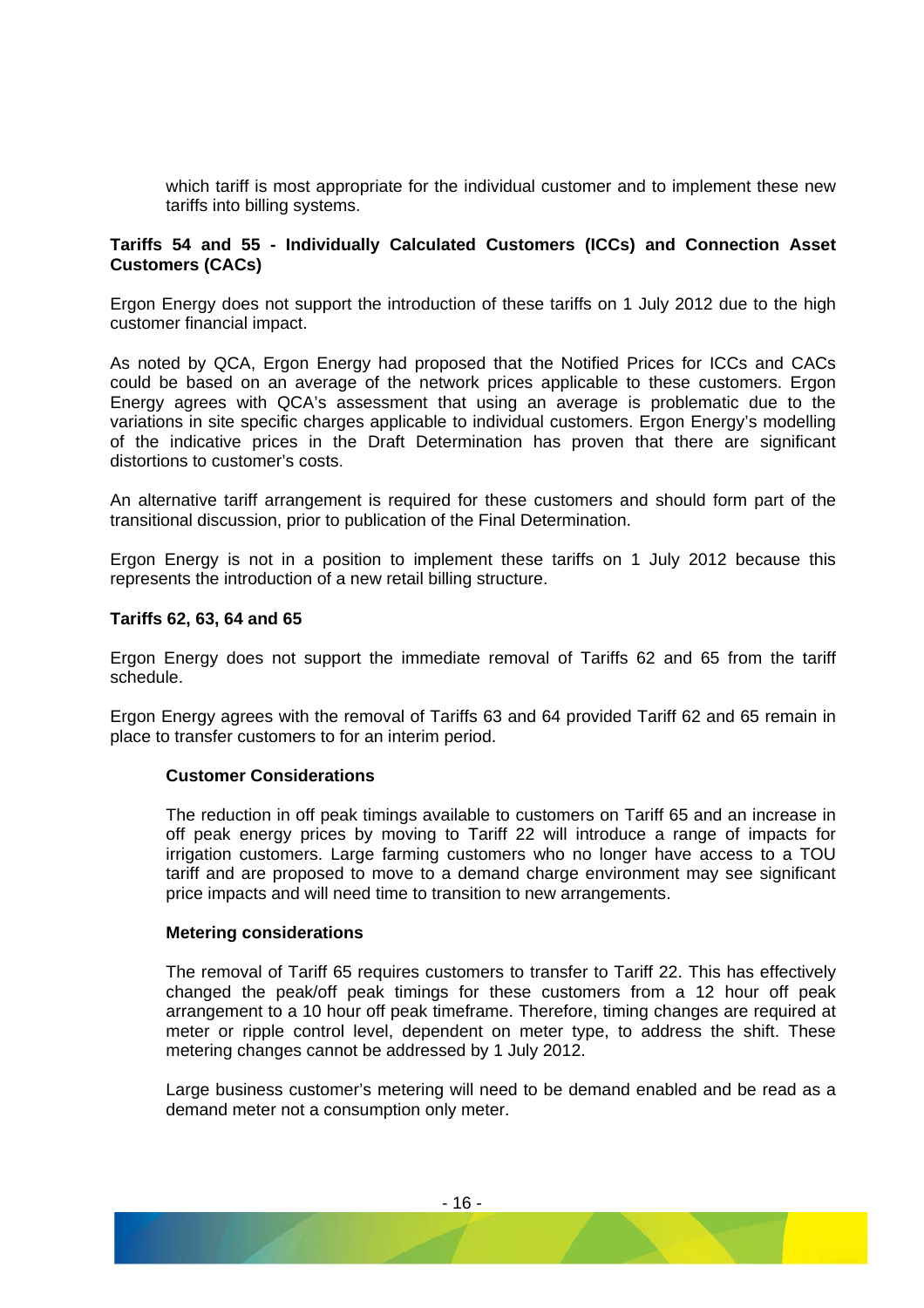A metering change or modification may require additional work to the customer's installation that will create a financial impact on the customer concerned and delay the metering change or modification.

#### **Transitional considerations**

Ergon Energy is seeking a two year transitional arrangement for Tariffs 62 and 65 to ensure appropriate metering solutions are in place where needed for Tariff 65 customers and to undertake effective customer engagement and transfer customers to alternative tariffs.

#### **Tariff 66**

Ergon Energy notes that the N component for this tariff will be Energex network tariff 8500 not 8300 as proposed in the Draft Determination.

#### **Transitional considerations**

Ergon Energy is seeking a two year transitional arrangement to change the tariff structure within billing systems and to undertake effective customer engagement and transfer customers to alternative tariffs.

#### **Tariffs 67 and 68**

Ergon Energy supports the removal of these tariffs from the tariff schedule.

#### **Tariff 71**

Ergon Energy supports this Tariff being mapped to the Ergon Energy unmetered supply network tariff. However, the introduction of a fixed charge on a \$ per lamp per day basis requires significant system build and will not be ready by 1 July 2012.

#### **Customer Considerations**

Ergon Energy confirms that it did provide data to QCA to show impacts on Street Lighting customers. The actual changes to Tariff 71 will not, by themselves, cause significant financial impacts.

#### **Metering considerations**

Nil**.** 

#### **Transitional considerations**

Ergon Energy is seeking a transitional arrangement to incorporate the additional change to the tariff structure within billing systems.

## **Tariff 81**

Ergon Energy supports the removal of this tariff from the tariff schedule.

- 17 -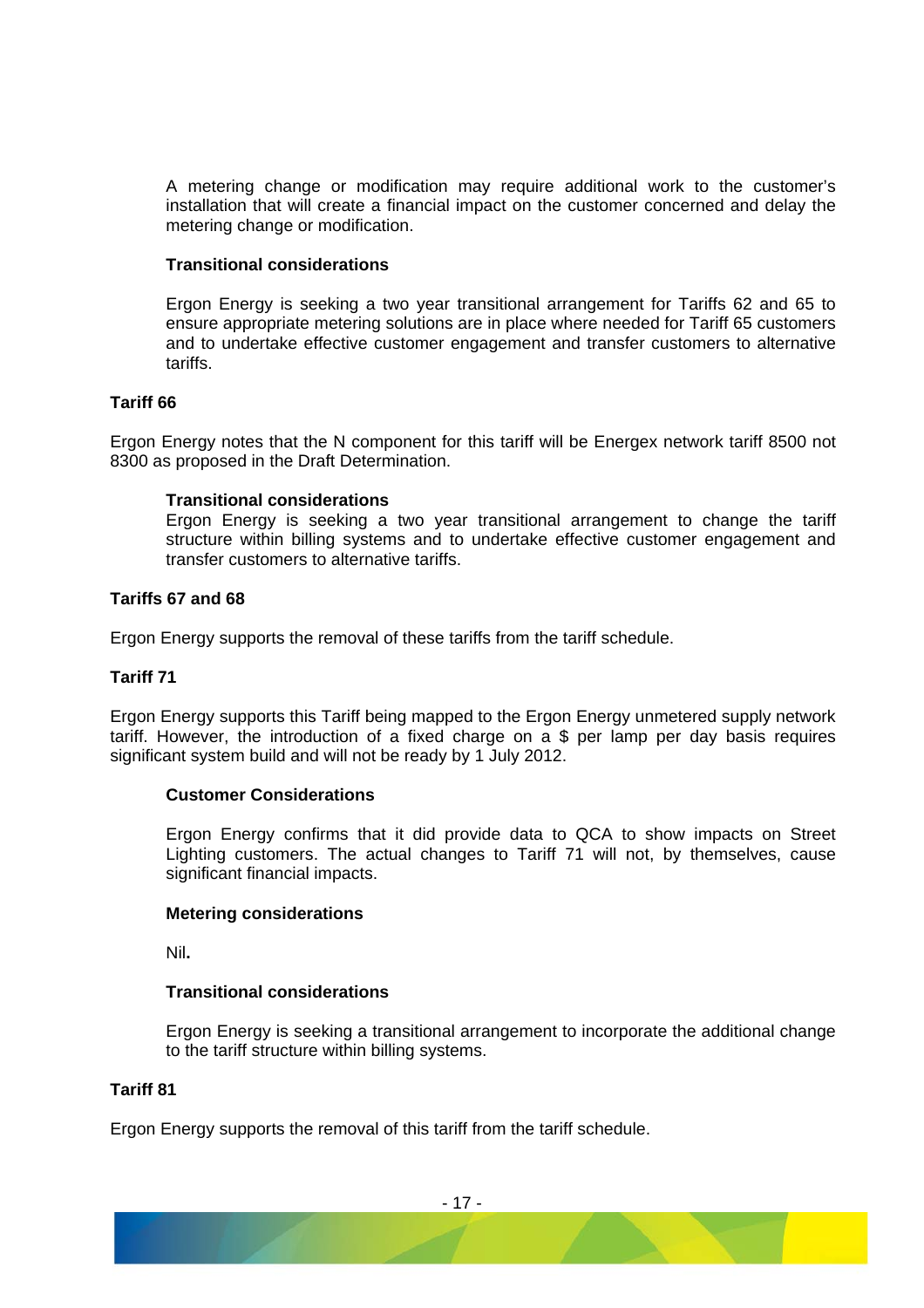## <span id="page-19-0"></span>**Tariff 91**

Ergon Energy supports the proposed changes to this tariff.

## **3.2 Energy Costs**

## **3.2.1 Wholesale Energy Costs**

Ergon Energy is pleased to note that many of the suggestions on how to calculate Energy Costs are supported by QCA and, as such, Ergon Energy has focused its response on those issues which it recommends further consideration is required.

## **3.2.1.1 Approach to estimating Wholesale Energy Costs**

Ergon Energy supports QCA's conclusions that:

- a market-based approach (based on an assumed hedging strategy) is the preferred method for assessing the wholesale energy costs likely to be faced by retailers; and
- there is sufficient available market data to calculate a hedging-based approach to estimate energy costs for 2012-13.

Ergon Energy agrees with QCA that there is no reason to include Long Run Marginal Cost (LRMC) from the point of view of the representative retailer, which doesn't have generation assets, nor is it necessary to include LRMC in the Notified Prices in order to promote competition in Queensland.

Ergon Energy is of the view that the approach for determining wholesale energy costs for controlled load and unmetered supply tariffs could be based on a hedging-based approach rather than based on forecast pool prices for 2012-13. However, Ergon Energy is of the view that this is unlikely to result in a material difference for setting 2012-13 tariffs. Accordingly, Ergon Energy is submitting these comments to improve the methodology for 2013-14 process rather than being specifically for 2012-13 process unless the QCA and its consultant ACIL Tasman determine otherwise.

Specifically, concerning the controlled load and unmetered supply wholesale cost of energy methodology Ergon Energy comments that a retailer would not separately hedge the controlled and unmetered load. Therefore, a hedging-based approach could still be used to estimate energy costs because it would simply be the difference between the result of using the Energex Network System Load Profile (NSLP), and the Energex NSLP plus the Energex Controlled Loads and Energex Unmetered Supply.

Ergon Energy also notes that the premium added to the contract prices due to time to maturity seems highly arbitrary. There is no evidence given that this exists and the justification of relative balance sheets is not sufficient to argue this level of contracting premium. If there is a premium for contracting earlier, this will manifest in higher prices during these periods and therefore a higher trade weighted price.

## **3.2.1.2 Customer Load Forecasts**

Ergon Energy supports QCA's conclusions that the Energex NSLP and two controlled load profiles be used as the basis for estimating energy costs for regulated retail tariffs for small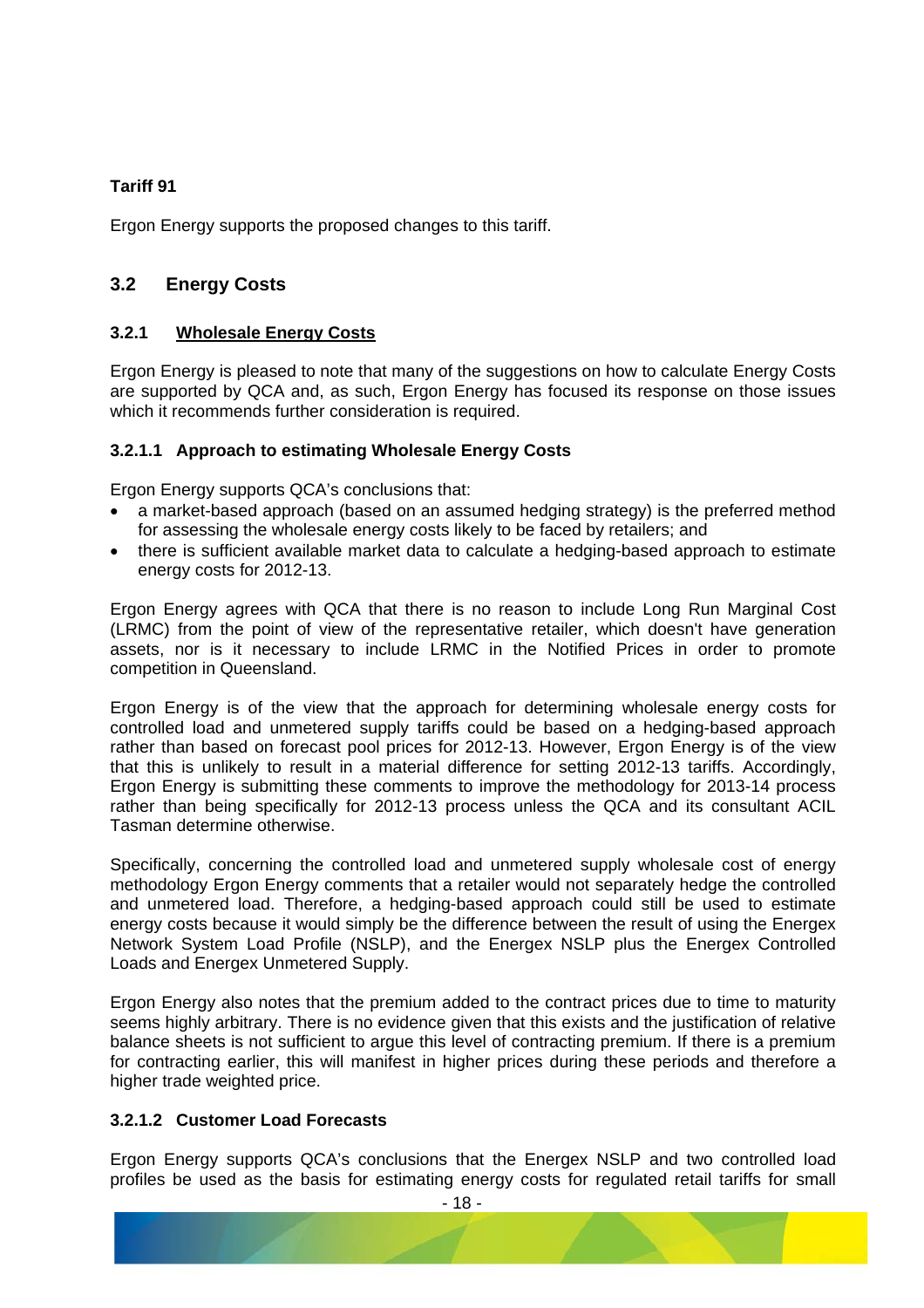customers. Consequently, an adjustment to the Energex NSLP is not required as most large business customers in Energex's distribution area have already moved to market and therefore the impact of the remaining volume of energy that large business customers (without an interval meter) contribute to the Energex NSLP is immaterial.

As a general pricing principle, Ergon agrees with QCA that the Ergon Energy NSLP should be used where the underlying network tariff being used in the retail tariff is sourced from the Ergon Energy network tariff schedule.

However, the Ergon Energy NSLP profile results from being a mixture of residential and business customers, small and Large customers, and controlled load and unmetered supply. Accordingly, whilst this is the settlement basis for AEMO charging to Ergon Energy Queensland for all of its customers, it is not reflective of the customer load profile for Ergon Energy Queensland's Large customers as a collective, who are the only customers that will be charged tariffs based on the Ergon Energy NSLP.

A suitable alternative cannot be determined for the purposes of setting Notified Prices for 2012-13. For future consideration, a suggested approach would be to use representative curves constructed by using interval meter data from similar segments of large business customers that have interval meters installed.

Ergon Energy is pleased to note the better estimation of future demand from Powerlink and agree that this is the best objective source for demand forecasting. It is unclear why ACIL Tasman has deviated from previous calculations for the Benchmark Retail Cost Index (BRCI) and is only using the 10% probability of exceedence (POE) instead of a weighting of 90, 50 and 10 as has been done in the past. This will tend to overestimate the peaks and therefore the spot prices which in turn will artificially inflate the costs $6$ .

## **3.2.1.3 Hedging Strategy**

Ergon Energy is supportive of the hedging approach taken by the QCA, including using the trade weighted prices which is a better reflection of the actual costs faced by the representative retailer.

## **3.2.1.4 Spot Price Forecasts**

Ergon Energy accepts the use of the proprietary market model as the best way of estimating pool prices, while noting previous comments on the issues with using these models in the response to the June 2011 *Review of Regulated Retail Electrical Tariffs and Prices Issues Paper* (Issues Paper) and the Draft Methodology. Also of note is the use of POE 10 for Queensland which, as discussed above, will tend to overestimate the peaks and therefore the spot prices which will ultimately artificially inflate the costs. It is unclear why ACIL Tasman has deviated from its previous calculations for the BRCI.

<span id="page-20-0"></span>e<br>6 ACIL Tasman (March 2012), Estimated energy purchase costs for 2012-13 retail tariffs, page 15. Available on QCA website http://www.qca.org.au/files/ER-ACIL-EstCosts1213-DraftRep-0312.pdf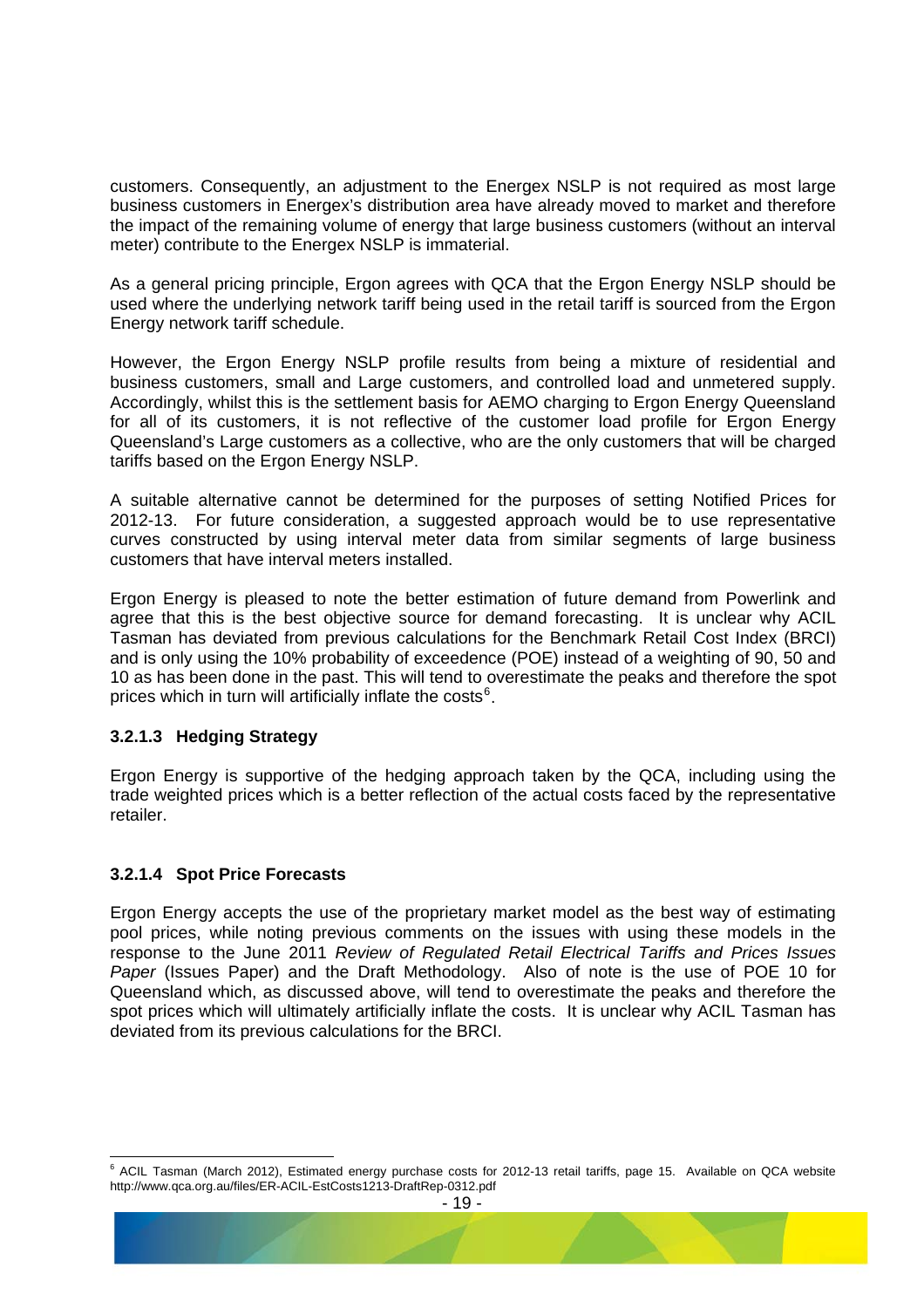#### **3.2.1.5 Energy Losses**

Ergon Energy agrees that QCA should use the most recent transmission loss factors and AERapproved distribution loss factors that are available from the AEMO website at the time of preparing its Draft Determination.

As stated by QCA it has changed its approach since the release of the Draft Methodology Paper. QCA is now basing some tariffs for Large customers on Ergon Energy network tariffs and charges, and it therefore has also used the corresponding energy loss factors for the Energex and Ergon Energy areas in calculating the accompanying energy costs.

It is important to note that distribution loss factors are not attributable to a settlement class as described by QCA in its Draft Determination or by ACIL Tasman in *Estimated energy purchase costs for 2012-13 retail tariffs* (Draft report) but rather to a specific network tariff code. The QCA Draft Determination must be corrected for this outcome.

In regards to the loss factors specifically applying to all Large customers in Ergon Energy distribution area (i.e. Tariffs 42, 43, 44, 53, 54, and 55), the QCA Draft Determination highlights the energy loss factors are as detailed in the ACIL Tasman Draft Report, specifically noting that the energy loss factor for the Ergon Energy NSLP is 1.08%.

The ACIL Tasman Draft report states:

*"The transmission loss factor for the Energex and Ergon Energy's east zone area is based on the average energy-weighted marginal loss factor for the Energex and Ergon Energy east zone TNI's. This analysis resulted in a loss factor of 0.98 percent for Energex and 4.61 percent for the Ergon Energy east zone.* 

*The distribution loss factor by tariff in the Energex area and the Ergon Energy east zone are taken from the AEMO Distribution Loss factors for 2011/12. The estimated transmission and distribution loss factors for the tariffs and tariff groups in the Energex area are shown in Table 4."[7](#page-21-0)*

The ACIL Tasman Draft Report states that the energy loss factor for the Ergon Energy NSLP is [8](#page-21-1)%, where the distribution loss factor is 3.6% and the transmission loss factor is 4.2%.<sup>8</sup>

Ergon Energy has a number of concerns with the calculation of the loss factor for the Ergon Energy NSLP:

- As stated above, the Ergon Energy NSLP is not the appropriate reference as each network tariff category can have a different loss factor. That is, a generic loss factor cannot be applied to ICC, CAC and SAC Large as a collective as each of these categories generally have a different underlying network tariff.
- Ergon Energy agrees that the Ergon Energy Distribution loss factors (DLF) should be based on the AEMO Distribution Loss factors for 2012-13 $^9$  $^9$ . This report highlights the following results:

<span id="page-21-0"></span> 7 ACIL Tasman (March 2012) Estimated energy purchase costs for 2012-13 retail tariffs, page 17.

<span id="page-21-1"></span><sup>8</sup> Ibid, page 18.

<span id="page-21-2"></span><sup>9</sup> AEMO (April 2012), Distribution Loss Factors for The 2012-13 Financial Year, page 6.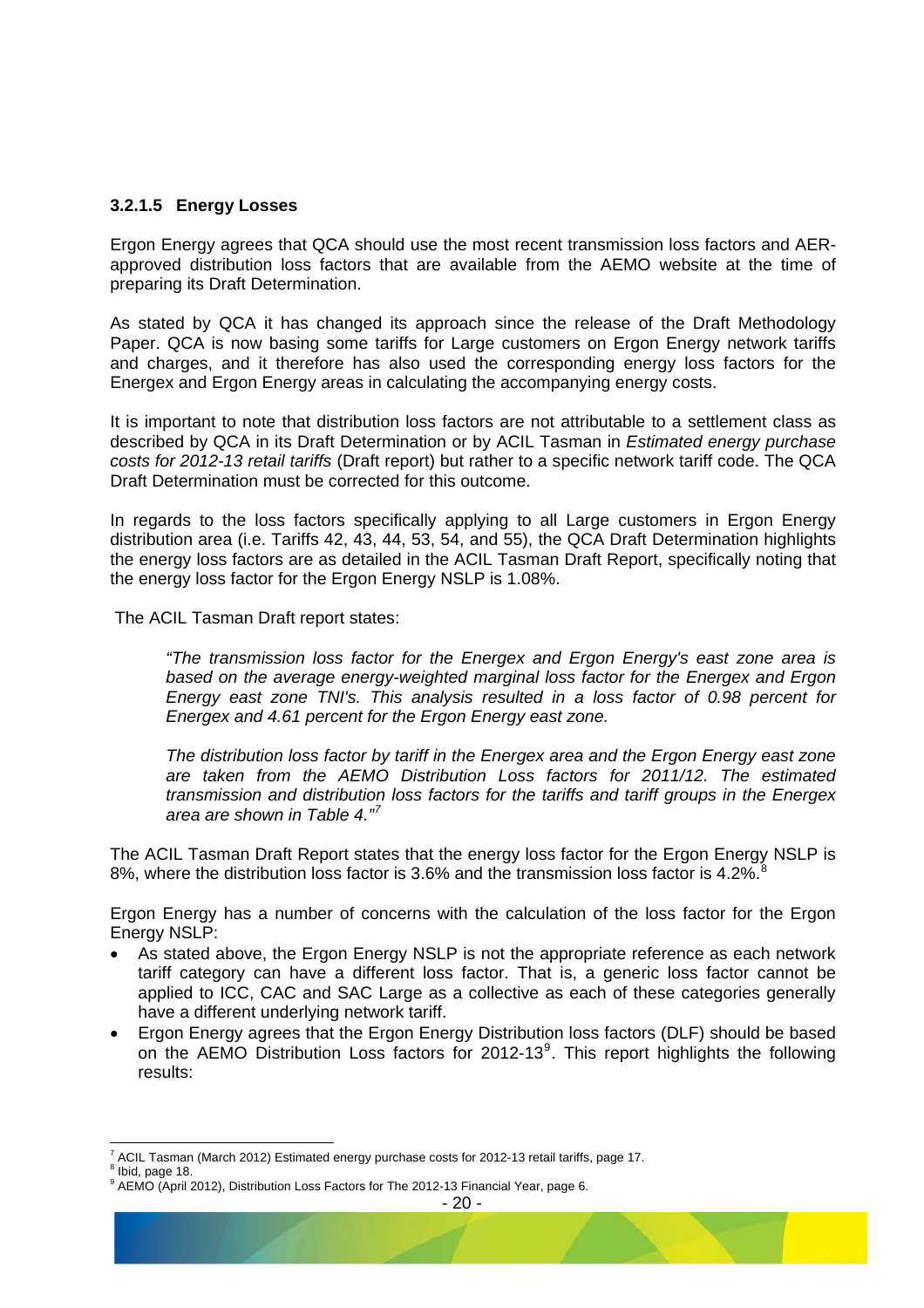<span id="page-22-0"></span>

| <b>Network Level</b> | <b>DLF Codes</b><br><b>East Zone</b> | DLF to Apply in<br>2012/13 |
|----------------------|--------------------------------------|----------------------------|
| Sub-Trans. Bus       | <b>GESB</b>                          | 1.007                      |
| Sub-Trans. Line      | <b>GESL</b>                          | 1.016                      |
| 22/11kV Bus          | <b>GEHB</b>                          | 1.018                      |
| 22/11kV Line         | <b>GEHL</b>                          | 1.038                      |
| LV Bus               | <b>GELB</b>                          | 1.077                      |
| LV Line              | GELL                                 | 1.078                      |

- Each of the above DLF codes relates to specific network tariffs, for example, Ergon Energy's SAC Demand Large East Zone has a GELL DLF applied to this network tariff<sup>[10](#page-22-1)</sup>. Therefore in constructing a retail tariff for specific customer categories, consideration must be given to the underlying network tariff used and the corresponding DLF.
- The same approach would be applicable for determining losses where Energex's network tariffs have been used as the N component.

## **3.2.1.6 Carbon Costs**

Ergon Energy is supportive of using a "clean" (carbon inclusive) curve despite liquidity issues. The transformation of carbon inclusive to carbon exclusive prices purely based on cost of carbon multiplied by the intensity factor seems highly simplistic. Should the carbon exclusive number become relevant for price setting, it is advised that the market model be run again and new dispatch profiles are used.

## **3.2.2 Other Energy Costs**

## **3.2.2.1 Queensland Gas Scheme**

Ergon Energy will continue to liaise the Government with regard to the Queensland Gas Scheme.

## **3.2.2.2 Enhanced Renewable Energy Target Scheme**

Ergon Energy agrees the calculation for Large Scale Generation Certifications (LGCs) is fair and representative and as such, accepts the proposed methodology. However, Ergon Energy believes the calculation methodology for Small Scale Technology Certificates (STCs) is sub optimal and not representative of the market and should be reconsidered.

It is Ergon Energy's opinion the current QCA proposal for the calculation of the allowance for STCs to retailers overstates the cost of STCs and is not representative of the costs a representative retailer faces in meeting the legislated liability. This is demonstrated by the limited volume purchased through the STC Clearing House at the mandated \$40.00/STC.

It is Ergon Energy's opinion that the market for STCs is the most liquid market for Electricity Market participants and has operated in an efficient and transparent manner since its inception. While Ergon Energy previously suggested the \$40.00/STC Clearing House price in its response

<span id="page-22-1"></span><sup>&</sup>lt;sup>10</sup> Ergon Energy (released 10 June 2011) Ergon Energy Network Tariff Guide for Standard Control Services 1 July 2011 to 30 June 2012, page 26.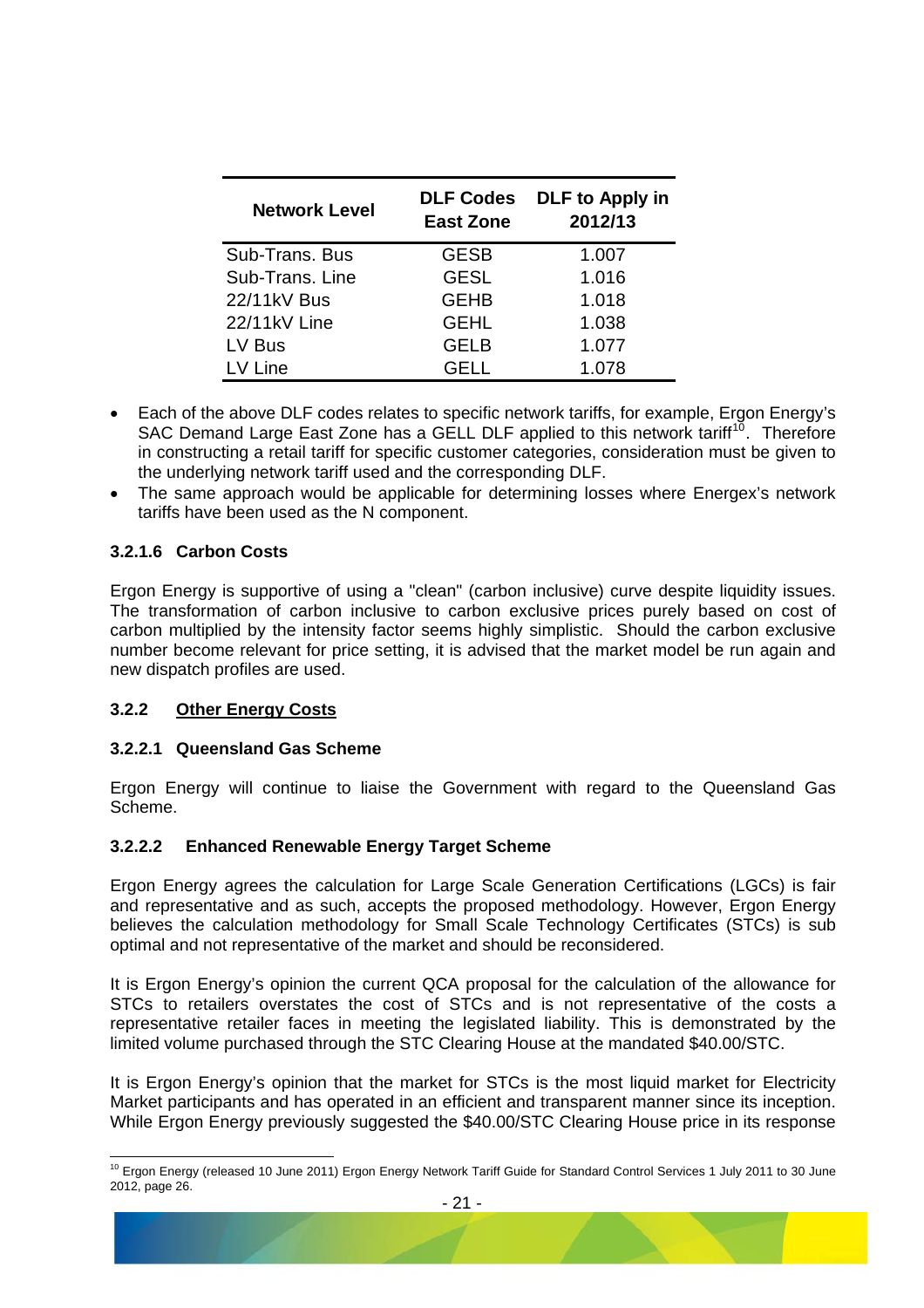to the Issues Paper, this position has changed due to Ergon Energy better understanding how the STC market is developing over time.

Having participated actively in the STC market and having confidence in its operation and integrity Ergon Energy believes the methodology should be changed to a calendar month average with a timeframe for observable price from 1 January 2011 to 30 March 2012. The relevant STP would then be applied to the respective compliance period and applied to the 2012-13 financial year.

As can be noted from the table on page 23, there has not been one calendar month in which the price of STC has averaged the Clearing House Price. Further, it can be seen that as the market has gained in both confidence and number of participants, (which is comprised of liable entities under Small Scale Renewable Energy Target (SRET), installers, aggregators and financial market intermediaries i.e. commercial/investment banks), market liquidity has improved and consequently, the market price has fallen responding to market fundamentals. As such Ergon Energy believes the Clearing House price for STCs is no longer warranted.

The calculation methodology Ergon Energy proposes is detailed as follows:

| <b>Average of Small Scale Renewable Energy</b><br><b>Certificates (SRECs)</b> |                 |  |
|-------------------------------------------------------------------------------|-----------------|--|
| <b>Month</b>                                                                  | Price (\$/SREC) |  |
| $Jan-11$                                                                      | \$37.08         |  |
| Feb-11                                                                        | \$38.78         |  |
| Mar-11                                                                        | \$39.04         |  |
| Apr-11                                                                        | \$32.93         |  |
| May-11                                                                        | \$25.72         |  |
| $Jun-11$                                                                      | \$21.76         |  |
| <b>Jul-11</b>                                                                 | \$22.73         |  |
| Aug-11                                                                        | \$27.46         |  |
| Sep-11                                                                        | \$30.63         |  |
| $Oct-11$                                                                      | \$30.11         |  |
| <b>Nov-11</b>                                                                 | \$30.11         |  |
| Dec-11                                                                        | \$32.45         |  |
| $Jan-12$                                                                      | \$31.80         |  |
| Feb-12                                                                        | \$30.85         |  |
| Mar-12                                                                        | \$29.18         |  |
| <b>Average Monthly Price</b>                                                  | \$30.71         |  |
| 2012 STP                                                                      | 23.96%          |  |
| 2012 \$/MWh                                                                   | \$7.36          |  |
| 2013 STP                                                                      | 7.87%           |  |
| 2013 \$/MWh                                                                   | \$2.42          |  |
| 2012/13 \$/MWh                                                                | \$4.89          |  |

This proposal represents a more cost reflective methodology, which more closely aligns to the Queensland Government delegation to QCA to develop a more cost reflective tariff structure.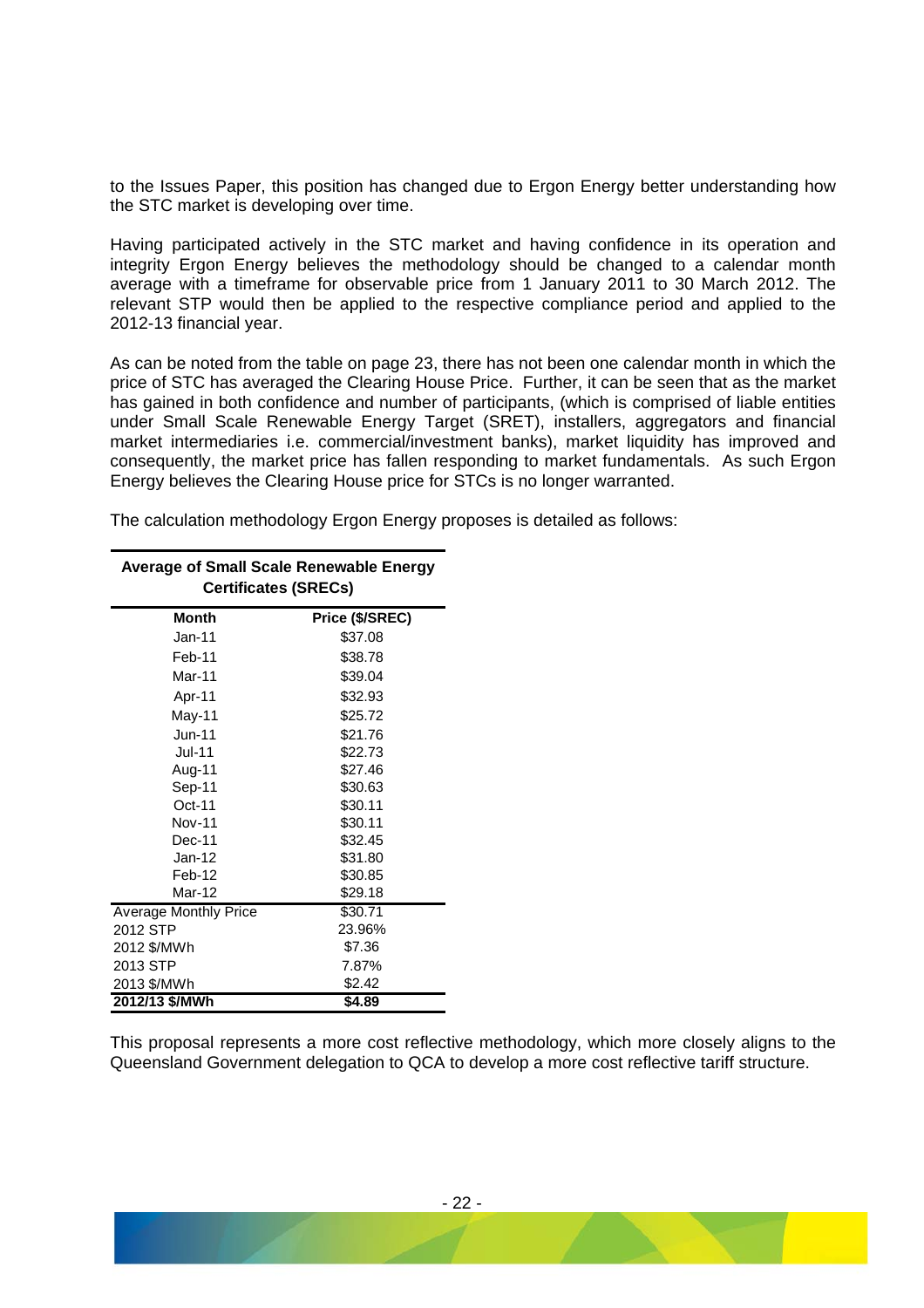## <span id="page-24-0"></span>**3.3 Retail Costs**

## **3.3.1 Representative Retailer**

Ergon Energy supports QCA's view that the representative retailer is a mass market, nonvertically integrated, incumbent retailer with sufficient size to have achieved economies of scale and retails electricity on a standalone basis. These retailer characteristics were supported by Ergon Energy in the response to the Issues Paper and Draft Methodology Paper.

## **3.3.2 Retail Operating Costs**

Ergon Energy accepts the position of using a differential approach for determining the Retail Operating Costs (ROC) for small, Large and very Large customers. Ergon Energy also accepts the view of QCA that a higher amount of ROC is appropriate for Large and very Large customers.

However, Ergon Energy notes that there are many issues with how QCA has determined the regulated retail tariffs for Large customers, in particular the substantial change in the methodology that is reflected in the Draft Determination. Ergon Energy considers that there is insufficient time for QCA to properly determine a regulated tariff based on this new methodology and questions whether it will produce an outcome in line with the Government's objectives under the uniform tariff policy.

## <span id="page-24-1"></span>**3.3.2.1 Fixed and Variable Components**

Ergon Energy does not support the benchmarking analysis undertaken by QCA to support its view that ROC should be treated as 100% fixed costs for the following reasons:

- The IPART determination clearly reflects the decision to split ROC as 75% fixed costs and 25% variable (that depends on the amount of electricity used).<sup>[11](#page-24-2)</sup>
- It appears QCA is relying on its interpretation of the IPART's analysis rather than on IPART's actual finding by questioning the Spreadsheet Model – Information Request Excel template prepared by IPART and distributed to retailers early in the regulatory process (as published on the IPART website).
- Ergon Energy considers that the Excel template is poor evidence in its own right given the retailers could have stated that energy consumption is a more appropriate variable component in their response to the template.
- QCA notes that some retailers outsource their back office functions and are charged a fixed amount per customer account. However, in Ergon Energy's view outsourcing of these functions is not part of the definition of the representative retailer. Further, how these retailers structure their contractual payment with the outsourcing entity does not itself reflect how the underlying cost is incurred by the representative retailer.
- It is clear that for the purposes of undertaking the retail margin analysis SFG Consulting also relied upon the ROC split being  $75\%$  fixed and  $25\%$  variable<sup>[12](#page-24-3)</sup>. In the SFG Consulting Report to IPART for the purposes of that determination it is noted  $13$ .

<span id="page-24-2"></span><sup>&</sup>lt;sup>11</sup> IPART (March 2010), Review of regulated retail tariffs and charges for electricity 2010-2013 Final report, page 141.

<span id="page-24-4"></span><span id="page-24-3"></span><sup>&</sup>lt;sup>12</sup> Ibid, page 120.<br><sup>12</sup> Ibid, page 120.<br><sup>13</sup> SFG Consulting Report (16 March 2010) Estimation of the regulated profit margin for electricity retailers in New South Wales, page 13.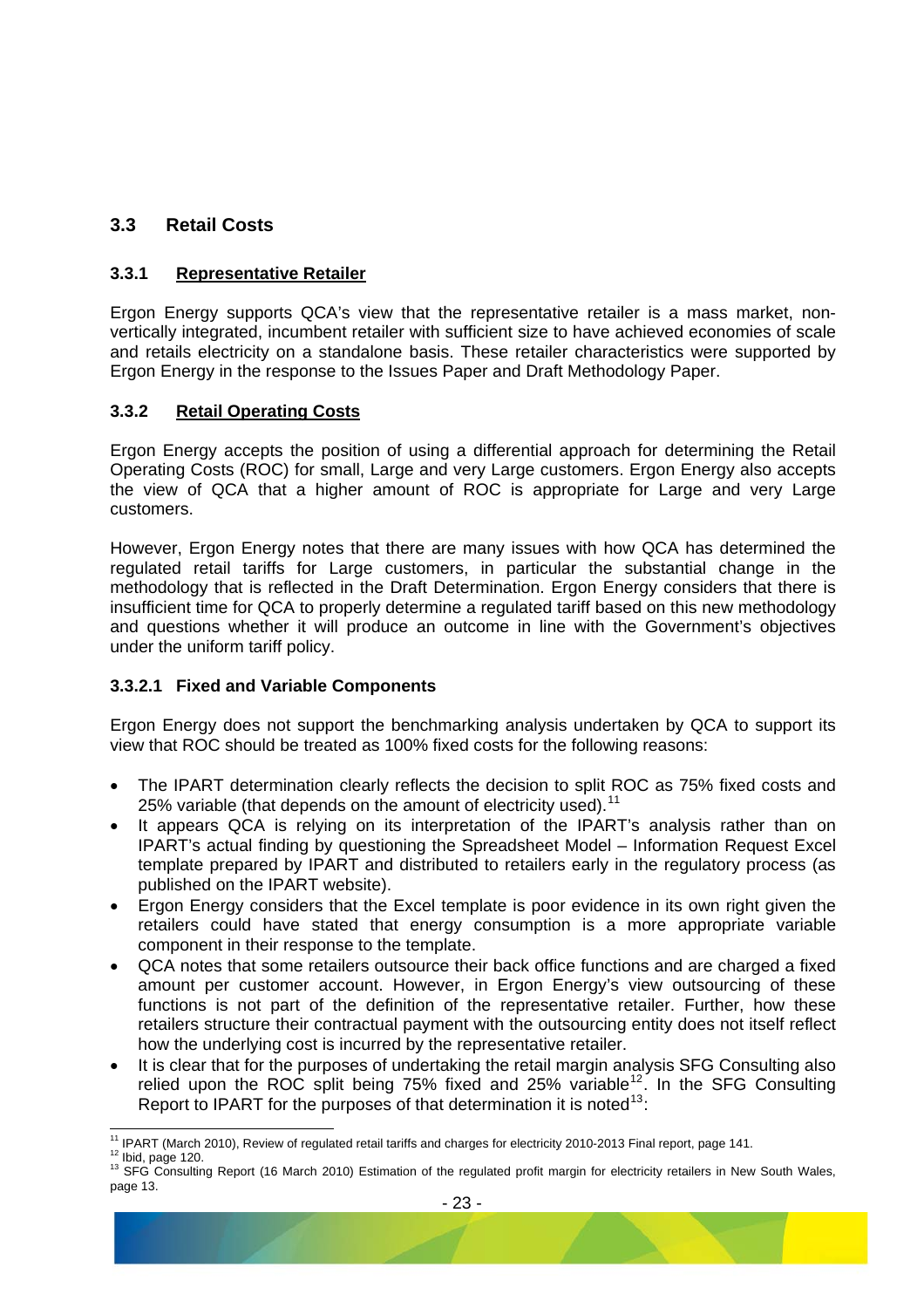<span id="page-25-0"></span>*"As the proportion of fixed costs in a retailer's cost structure increases, so does the volatility of its returns. For the purposes of estimating the retail margin we require an estimate of operating leverage, computed as the proportion of expenses which are fixed versus variable.* 

*"We incorporate an assumption that volume-related costs comprise 80% of total costs and incorporate a range of 75 – 85% in sensitivity analysis. This estimation is derived from estimates for energy purchase costs – provided by Frontier Economics – network fees, operating costs and customer acquisition cost – which have been provided by IPART – and depreciation and amortisation estimates provided by the standard retailers."* 

• Accordingly, the bottom-up retail margin calculation undertaken by SFG Consulting would also likely change if the fixed variable percentage for ROC is also changed.

Ergon Energy considers that QCA should use the IPART methodology unless the QCA has obtained confirmation from IPART that their determination was erroneous in its methodology for the fixed and variable split of the ROC allowance.

## **3.3.3 Retail Margin**

Ergon Energy supports QCA's decision to uplift the retail margin for a representative retailer to be similar to the IPART decision, i.e. 5.4% of total allowed costs, inclusive of the margin. However, Ergon Energy does not support the use of this retail margin for all customer classes.

Ergon Energy stated in the submission to the Issues Paper  $14$ :

*Ergon Energy considers that an appropriate retail margin should be first calculated*  for the representative retailer and then be allocated across the different customer *segments for the purposes of determining an appropriate risk margin to add to each retail tariff.* 

*In regards to allocating the risk margin across different customer segments, there are a range of factors which will influence the required retail margin pertaining to a customer. A retailer may elect to differentiate its retail margin within and between customer segments for a variety of reasons, for example credit risk of a smaller number of Large customers versus a large collective of small customers, load shape and also due to the average amount payable by each customer segment.* 

Whilst Ergon Energy did not raise this issue again in the Draft Methodology Paper, it is critical to reiterate this matter now as QCA has decided to materially change how it is determining the retail tariffs for Large customers in Ergon Energy's distribution area, in particular, using Ergon Energy's network tariffs, Ergon Energy NSLP and a specific retail cost for Large customers.

Applying the IPART decision on retail margin to EEQ's Large customers is not appropriate for the following reasons:

The retail margin is considered substantially excessive when compared to what Large customers would be required to pay under market contracts.

<span id="page-25-1"></span> <sup>14</sup> Ergon Energy (5 August 2011) Response to the Queensland Competition Authority Review of Regulated Retail Electricity Tariffs and Prices Issue Paper, page 29.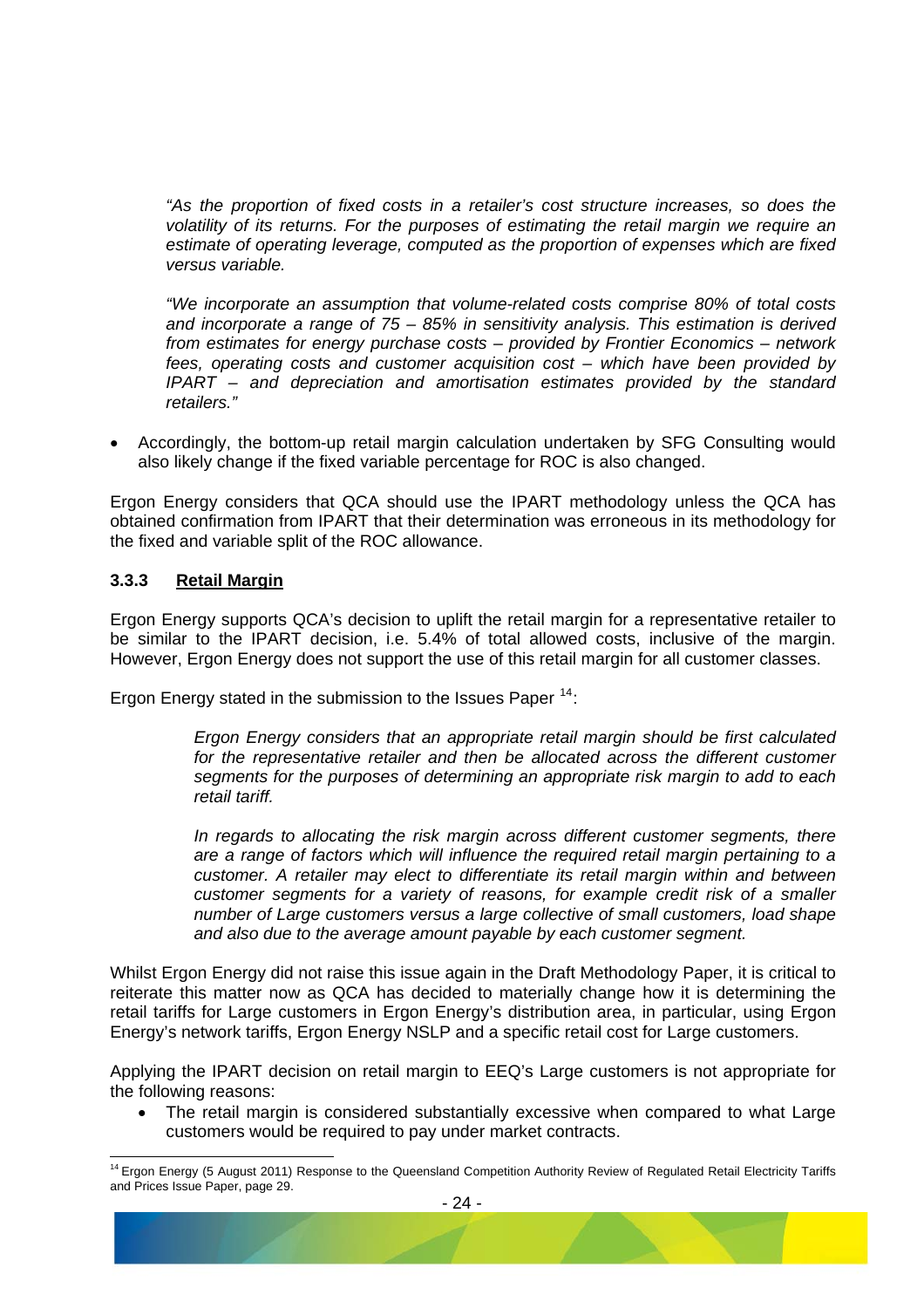- <span id="page-26-0"></span>• As noted in the Draft Determination "a key point to note is that the Authority must determine regulated retail electricity prices for all small customers and Large customers (those using more than 100 MWh per annum), whereas regulators in other jurisdictions are required to set prices for small customers only"[15](#page-26-2).
- As noted in the Draft Determination "the benchmarks from these iurisdictions are most relevant in providing information on the costs of supplying relatively small customers<sup>"[16](#page-26-3)</sup>.

The same protocol detailed in the Draft Determination to differentiate the retail costs per customer for Large customers should be applied to retail margin. The outcome is that the retail margin for Large customers should be significantly lower.

## <span id="page-26-1"></span>**3.3.4 Head Room Allowance**

Ergon Energy is pleased to note that QCA has adopted many of its suggestions for how to calculate the energy and retail cost components. In particular, Ergon Energy is supportive of the use of a representative retailer defined as a mass-market, stand-alone retailer of sufficient size to have achieved economies of scale and ensuring cost of energy is determined solely by reference to the wholesale electricity market.

Ergon Energy is concerned about the lack of consultation on the inclusion of head room into the Notified Prices. There has been no previous consultation by QCA nor was the matter mentioned in the Ministerial delegation. There was no suggestion in either the Issues Paper or the Draft Methodology that QCA was considering including head room in the Notified Prices.

Ergon Energy strongly suggests that QCA undertake a full consultation process on whether to include head room and if it is included, what the appropriate level should be.

## **3.4 Other Issues**

As noted Ergon Energy is supportive of the tariff reform process and is cognisant of the need to continue to review network tariffs and the evaluation of price signals.

## **3.4.1 Tariff for Card Operated Meters**

QCA has calculated an average of the first and second inclining block rates, weighted these by the levels of consumption, to arrive at a single c/kWh rate that will be applied to customers on card operated meters. Customers on card-operated meters will also pay the higher fixed charges that apply to Tariff 11.

The tariff decision for residential customers using card operated meters is based, in part, on the assumption that customers on card meters have access to controlled load Tariffs 31 and 33 at the same cost as for all other residential customers. In fact, this is not the case. Of the 4,378 card operated meters installed for Ergon Energy customers, only 1,305 are two element meters that allow a customer access to both Tariff 11 and controlled load Tariffs 31 and 33. This leaves over 3,000 card operated meter customers without access to these controlled load tariffs. This is unlikely to change in the near future as the meter manufacturer stopped making the two

<span id="page-26-3"></span><span id="page-26-2"></span> <sup>15</sup> QCA (March 2012) Draft Determination Regulated Retail Electricity Prices 2012-13, page 52.<br><sup>16</sup> Ibid.